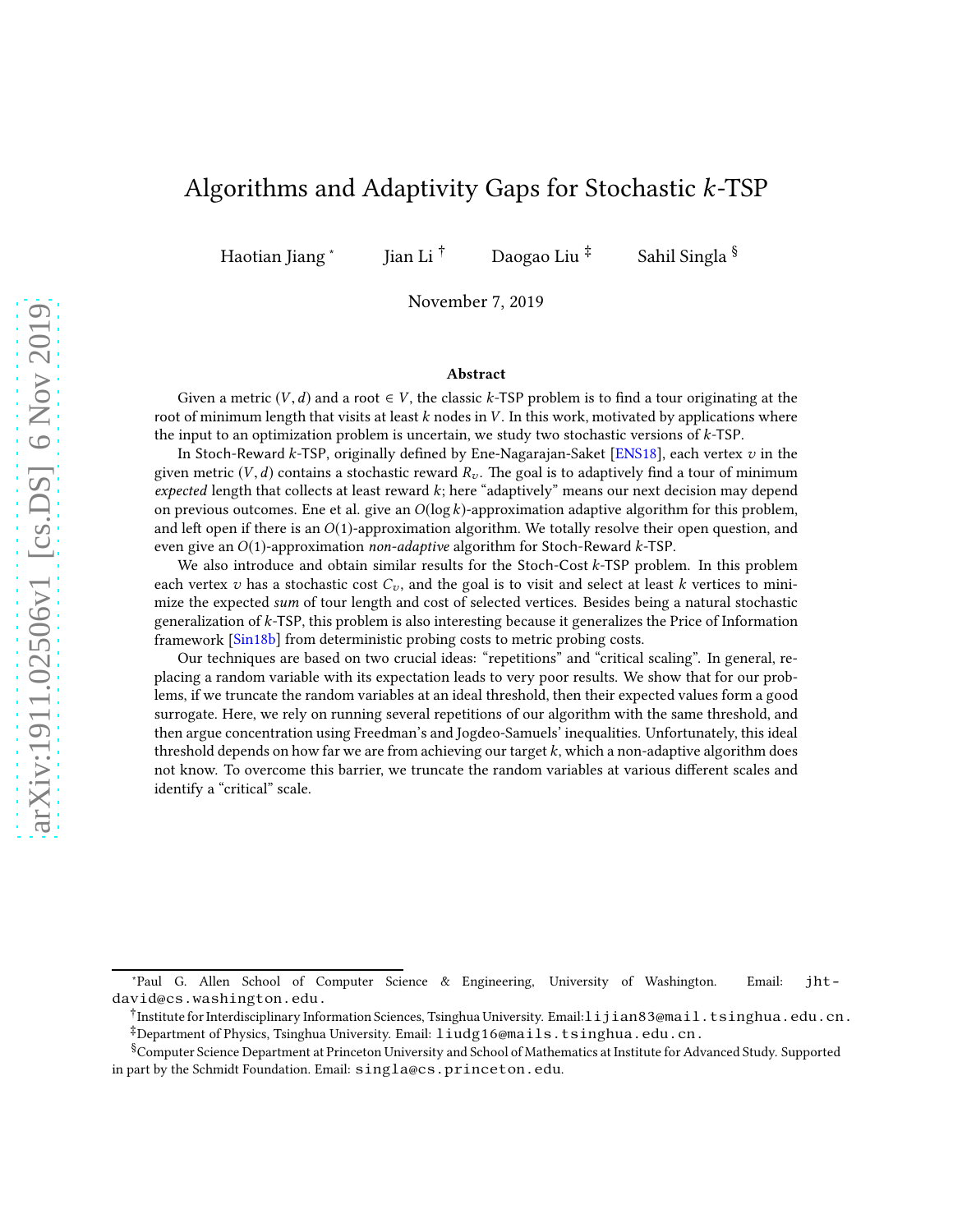## 1 Introduction

Consider a scenario where a salesperson must sell some quota of brushes in order to win a trip to Hawaii. The salesperson knows the time it takes to travel between different cities and the demand at each city. What is the best route to take to sell the quota while spending the least amount of time? This exact scenario was described by Awerbuch et al. [\[AABV98\]](#page-23-1) to motivate the study of TSP problems where the algorithm has to also decide which cities to visit. A cleaner version of this problem, first introduced by Ravi et al. [\[RSM](#page-24-1)<sup>+</sup> 96], is the k-TSP problem where we assume that each city has a unit demand. Formally, given a metric  $(V, d)$ with a root  $\in V$  and a target  $k \in \mathbb{Z}_{\geq 0}$ , the k-TSP problem is to find a tour that originates at the root and visits at least k vertices, while minimizing the total travel time. There is a long line of work trying to design better approximation algorithms for the  $k$ -TSP problem [\[AABV98,](#page-23-1) [RV95,](#page-24-2) [BRV96,](#page-23-2) [Gar96,](#page-23-3) [AR98,](#page-23-4) [AK00\]](#page-23-5), and the state-of-the-art is a 2-approximation algorithm due to Garg  $[Gar05]^1$  $[Gar05]^1$ .

In this work we consider stochastic versions of the k-TSP problem: what if the salesperson does not know the exact demand in each city, or what if the salesperson need to spend some uncertain time in each city to complete the city's demand? Indeed, there is a long line of work studying classical optimization problems where we begin only with estimates (probability distributions) on the input parameters. The algorithm has to *adaptively probe* parameters (inspect elements) by paying some "cost" before realizing their exact values; here "adaptively" means that our decisions may depend on the outcomes of already probed elements. Such stochastic probing problems have been well-studied in both maximization and minimization settings [\[DGV04,](#page-23-7) [GV06,](#page-24-3) [GM09,](#page-24-4) [GKMR11,](#page-24-5) [GM12,](#page-24-6) [GKNR12,](#page-24-7) [BGL](#page-23-8)<sup>+</sup>12, [GN13,](#page-24-8) [BN14,](#page-23-9) [Ma14,](#page-24-9) [AN16,](#page-23-10) [GNS17,](#page-24-10) [ENS18,](#page-23-0) [FLX18,](#page-23-11) [Sin18b,](#page-24-0) [BSZ19,](#page-23-12) [GJSS19\]](#page-23-13).

There are two natural ways of defining the stochastic  $k$ -TSP problem, depending on the type of input uncertainty. In the Stoch-Reward k-TSP problem, first introduced by Ene-Nagarajan-Saket [\[ENS18\]](#page-23-0), we incorporate uncertainty in the vertex demands. Formally, we assume that the demand at each vertex is drawn independently from a known distribution, and the goal is to adaptively find a tour Π that obtains the target demand  $k$ , while minimizing the total  $expected$  travel time $^2$  $^2$ .

We also study Stoch-Cost k-TSP where each city still has a unit demand, but the salesperson will have to spend an additional completion time (drawn from a known distribution) at each vertex before meeting its unit demand. The goal is to adaptively find a tour  $\Pi$  that completes the target demand k, while minimizing the expected sum of total travel and completion times. Notice, our algorithm finds the exact completion time of a vertex only after visiting it, and may choose not to complete it (i.e., not meet its unit demand) if the completion time seems too long. This idea of studying stochastic completion times at vertices is not new, and has been previously used in the study of stochastic Orienteering problems, which in some sense is the dual to our Stoch-Cost k-TSP problem [\[GKNR12,](#page-24-7) [BN14\]](#page-23-9).

A common theme in the study of stochastic probing problems is to understand the power of adaptivity. Indeed, while the optimal algorithms can fully adapt to the outcomes, and hence may not even have a polynomial-size representation, a non-adaptive algorithm makes all its decisions upfront independent of the observed outcomes (except perhaps the stopping time). Being non-adaptive has several benefits like they are simpler to find, easily parallelizable, and have a poly-size representation. So ideally for a probing problem we would like to design non-adaptive algorithms with performance close to the optimal adaptive algorithms, or in other words design non-adaptive algorithms with a small *adaptivity gap*. The main results

<span id="page-1-0"></span> ${}^{1}$ A closely-related variant is called the k-MST problem. Both problems are equivalent up to a constant approximation factor. <sup>2</sup>Our Stoch-Reward k-TSP problem is called the "Stochastic k-TSP" problem in [\[ENS18\]](#page-23-0). We rename it to differentiate it from

<span id="page-1-1"></span>Stoch-Cost k-TSP.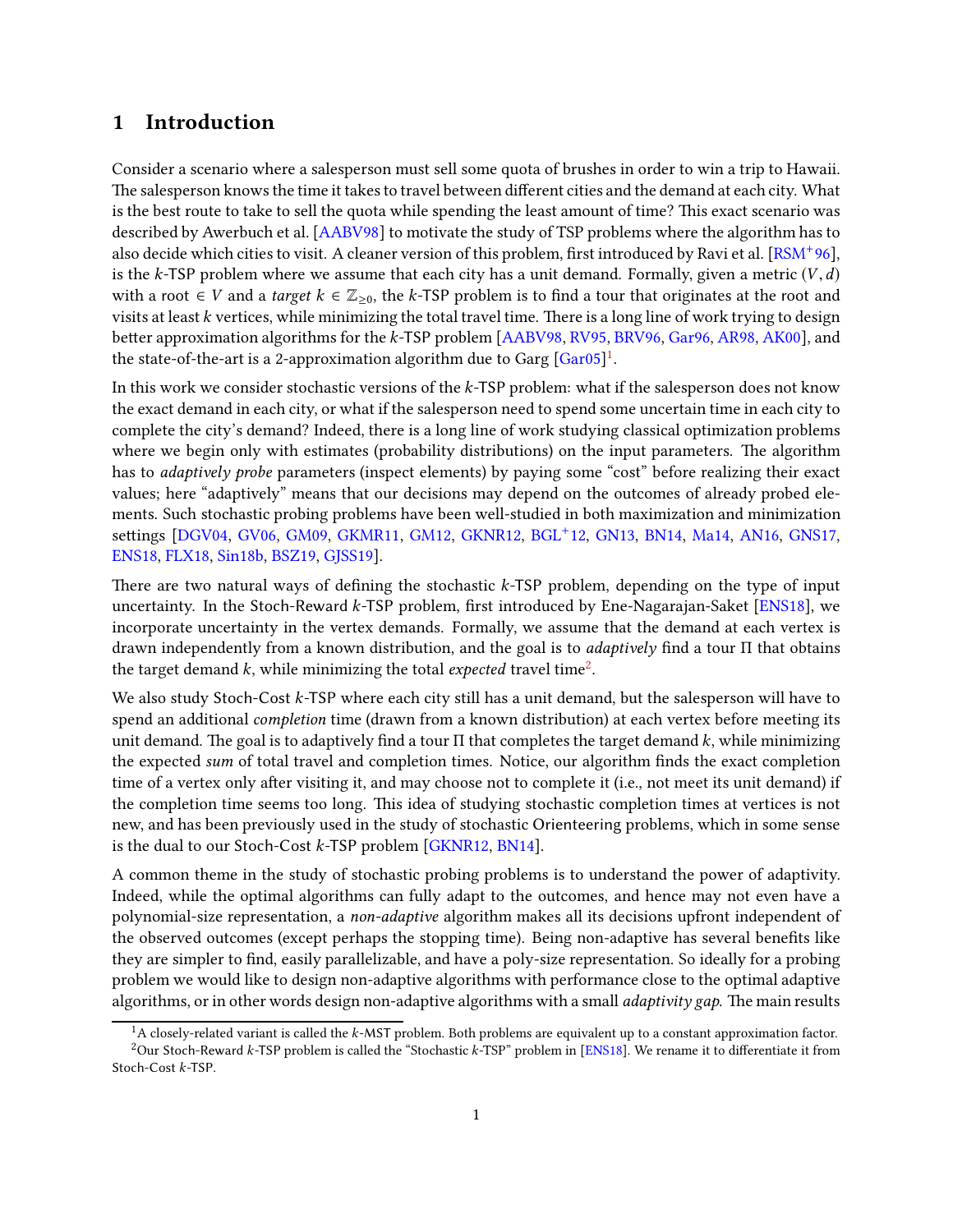of our work is to show that both the above Stoch-Reward k-TSP and Stoch-Cost k-TSP problems have a constant adaptivity-gap. That is, there exist fixed-tours starting at the root which the algorithm can take until it obtains the target demand  $k$ , which guarantee an expected total time at most a constant factor more than the expected total time of the optimal adaptive tour. Moreover, for distributions with polynomial support, we give poly-time algorithms to find such tours.

Our constant adaptivity-gap for Stoch-Reward k-TSP answers the main open question of [\[ENS18\]](#page-23-0), who showed an  $O(\log^2 k)$  bound on the adaptivity gap. The constant adaptivity gap result for Stoch-Cost  $k$ -TSP might also seem surprising because it is known that the related Stochastic Orienteering problem has a super-constant adaptivity gap [\[BN14\]](#page-23-9).

In the rest of this section we first formally state our problems and results, and then discuss our high-level techniques and other related work.

#### 1.1 Stoch-Reward k-TSP

The following Stoch-Reward  $k$ -TSP was first defined by Ene et al. [\[ENS18\]](#page-23-0).

**Stoch-Reward k-TSP:** We are given a metric  $(V, d)$  with a root  $\in V$  and each vertex  $v \in V$  has an independent integral<sup>[3](#page-2-0)</sup> stochastic<sup>[4](#page-2-1)</sup> reward  $R_v \in \mathbb{Z}_{\geq 0}$ . All reward distributions are given as input but the actual reward instantiation  $R_v$  is only known when the algorithm visits vertex v. Given a target value  $k \in \mathbb{Z}_{\geq 0}$ , the goal is to adaptively find a tour  $\Pi$  originating at root that collects at least k reward (i.e.,  $\sum_{v \in \Pi} R_v \ge k$ ) while minimizing the expected tour length.

This problem captures several well-studied problems; e.g., it captures the Stoch-Knapsack Cover problem where the metric  $(V, d)$  is a weighted star: given a target k and n items where item  $i \in [n]$  has both a deterministic cost  $C_i \in \mathbb{R}_{\geq 0}$  and an independent stochastic reward  $R_i \in \mathbb{Z}_{\geq 0}$ , the Stoch-Knapsack Cover problem is to adaptively obtain a total reward of at least  $k$  at the minimum expected cost. This problem was studied by Deshpande et al. [\[DHK16\]](#page-23-14), and they gave an *adaptive* 2-approximation algorithm. However, even in this special case, it was not know if there is a non-adaptive constant factor approximation algorithm.

The first non-trivial results for the Stoch-Reward k-TSP problem were obtained by Ene et al. [\[ENS18\]](#page-23-0). They gave an  $O(\log^2 k)$ -approximation non-adaptive algorithm and an  $O(\log k)$ -approximation adaptive algorithm. On the hardness side, however, they only gave a lower bound of  $e$  on the adaptivity gap. This left open closing the wide gap on the adaptivity gap for Stoch-Reward  $k$ -TSP. We resolve their open question by giving a non-adaptive  $O(1)$ -approximation algorithm.

#### <span id="page-2-2"></span>**Theorem 1.** There is a non-adaptive  $O(1)$ -approximation algorithm for the Stoch-Reward k-TSP problem.

The difficulty in Stoch-Reward  $k$ -TSP arises because the expected reward is a poor indicator of how much we care about a node. An extreme example is a vertex with a large expected reward, but which is non-zero with nearly zero probability. It is therefore reasonable to truncate the reward distributions at the remaining target reward. However, it is not clear why such an approach would work, and moreover this approach is adaptive as it depends on the remaining target.

<span id="page-2-1"></span><span id="page-2-0"></span> $3$ This is without loss of generality. Our result also generalizes to the case where rewards are real numbers via re-scaling. <sup>4</sup>We assume that the distribution is discrete and is given explicitly.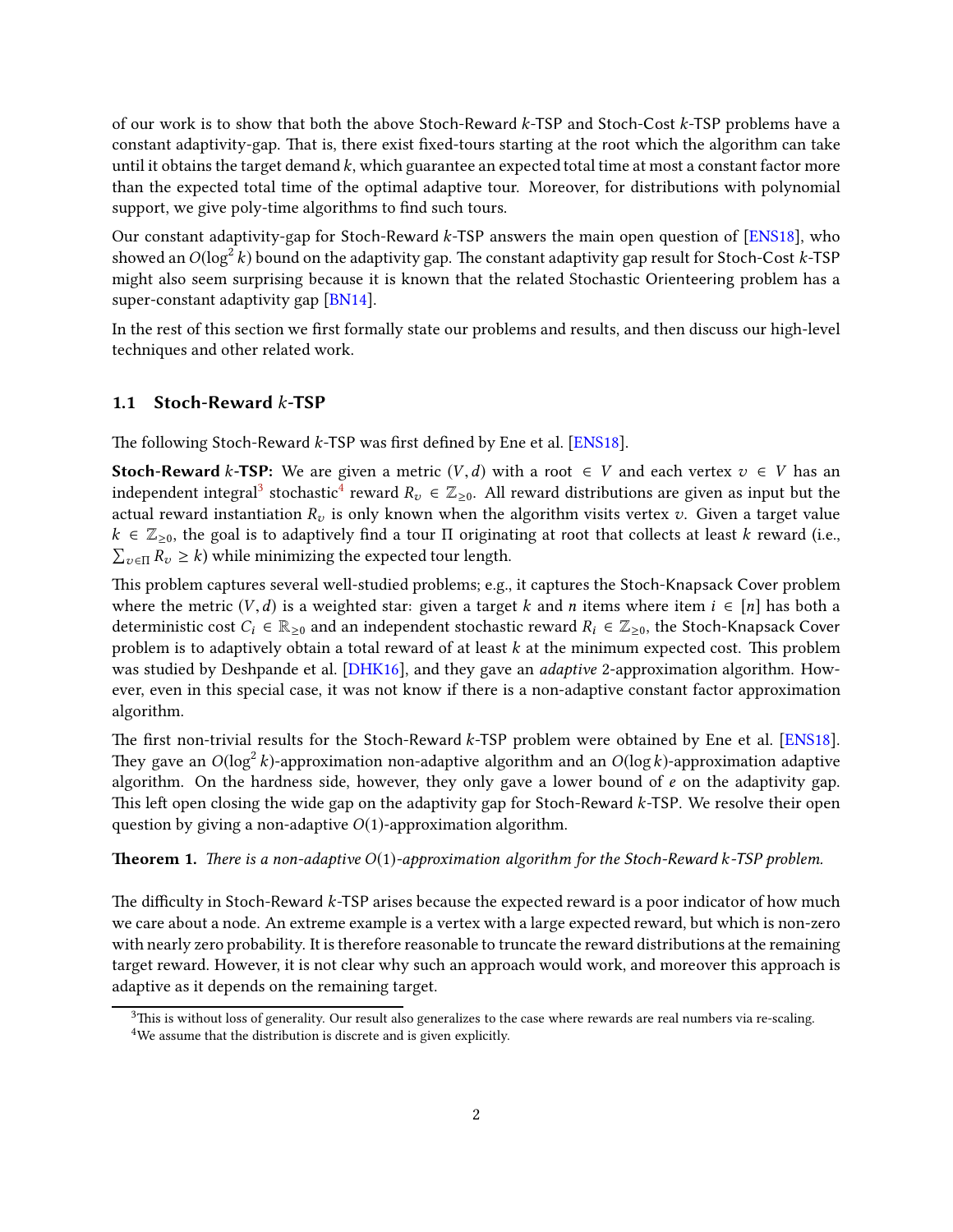#### 1.2 Stoch-Cost k-TSP

We formally define the Stoch-Cost  $k$ -TSP problem.

**Stoch-Cost k-TSP:** We are given a metric  $(V, d)$  with a root ∈ V and each vertex  $v \in V$  has an independent stochastic cost  $C_v \in \mathbb{R}_{\geq 0}$ . All cost distributions are given as input but the actual cost instantiation  $C_v$  is only known when vertex  $v$  is visited. Suppose a vertex  $v$  can only be selected if: (1)  $v$  is visited and (2) we are currently $^5$  $^5$  at vertex  $v.$  The goal is to adaptively find a tour  $\Pi$  originating at root that selects a set  $S$  of  $k$ visited vertices while minimizing the expected total cost, which is the sum of the tour length and the cost of the selected vertices:

$$
\mathbb{E}\Big[d(\Pi)+\sum_{v\in S}C_v\Big].
$$

Apart from being a natural generalization of the classical k-TSP problem, Stoch-Cost k-TSP is also motivated due to its connections to price of information [\[Sin18b\]](#page-24-0). In particular, it generalizes the Minimization  $k$ -Pandora's Box problem studied in [\[KWW16,](#page-24-11) [Sin18b\]](#page-24-0). In this problem we are given a target  $k$  and  $n$ items, where each item  $i \in [n]$  has a known probing price  $\pi_i \in \mathbb{R}_{\geq 0}$  and an independent stochastic cost  $C_i$ . The exact cost  $C_i$  is only revealed after we pay price  $\pi_i.$  The goal is to adaptively probe and select  $k$  of the probed items to minimize the expected total selection cost plus probing price. Stoch-Cost k-TSP captures this problem on a star metric where node *i* is at a distance  $\pi_i/2$  from the root. Thus, we can view the Stoch-Cost  $k$ -TSP problem as generalizing the price of information framework to a *metric* setting, where the price of probing is not fixed but given by a general metric. Our next result gives a non-adaptive  $O(1)$ approximation algorithm for Stoch-Cost k-TSP.

<span id="page-3-1"></span>**Theorem 2.** There is a non-adaptive  $O(1)$ -approximation algorithm for the Stoch-Cost k-TSP problem.

Our main techniques in the proof of Theorem [2](#page-3-1) are similar to those for Stoch-Reward  $k$ -TSP. In fact, in Section [3](#page-6-0) we present a generic framework that can be used to solve both these problems. It will be interesting to find other applications of our framework in future work.

#### 1.3 High-level Techniques

We assume that after re-scaling, the distance between any pair of vertices is at least 1.

Stoch-Reward k-TSP. A standard idea in the design of approximation algorithms on a metric is to operate in phases, where in phase  $i$  our algorithm is allowed a budget of  $2^i$ . Intuitively, this corresponds to the algorithm imagining that the optimal adaptive tour has length  $\Theta(2^i)$ . In each phase, a naïve algorithm would be to collect as much *expected* reward as possible within budget  $2^i$  (say, by solving an instance of the Orienteering problem). However, in general the performance of such a naïve algorithm can be arbitrarily bad. E.g., suppose k − √ k reward is easy to get, now for the remaining reward the na¨ıve algorithm prefers a vertex having a reward of k with probability  $10/\sqrt{k}$  and 0 otherwise, as opposed to a vertex with a deterministic reward of  $\sqrt{k}$  (assuming both are at the same distance).

A natural fix to the above issue is to *truncate* the reward distributions at the *remaining* target reward and then take expectations. Not only is this algorithm *adaptive*, it is not even clear why it would work. Indeed, Ene et al. [\[ENS18\]](#page-23-0) give an example (see Example 2 in [ENS18]) where this algorithm has an  $Ω(log k)$ approximation factor. Our first idea is to run  $O(1)$  repetitions of a bi-criteria Orienteering algorithm using

<span id="page-3-0"></span> $5$  Up to a factor of 2, this version of the problem is equivalent to the version where restriction (2) is removed.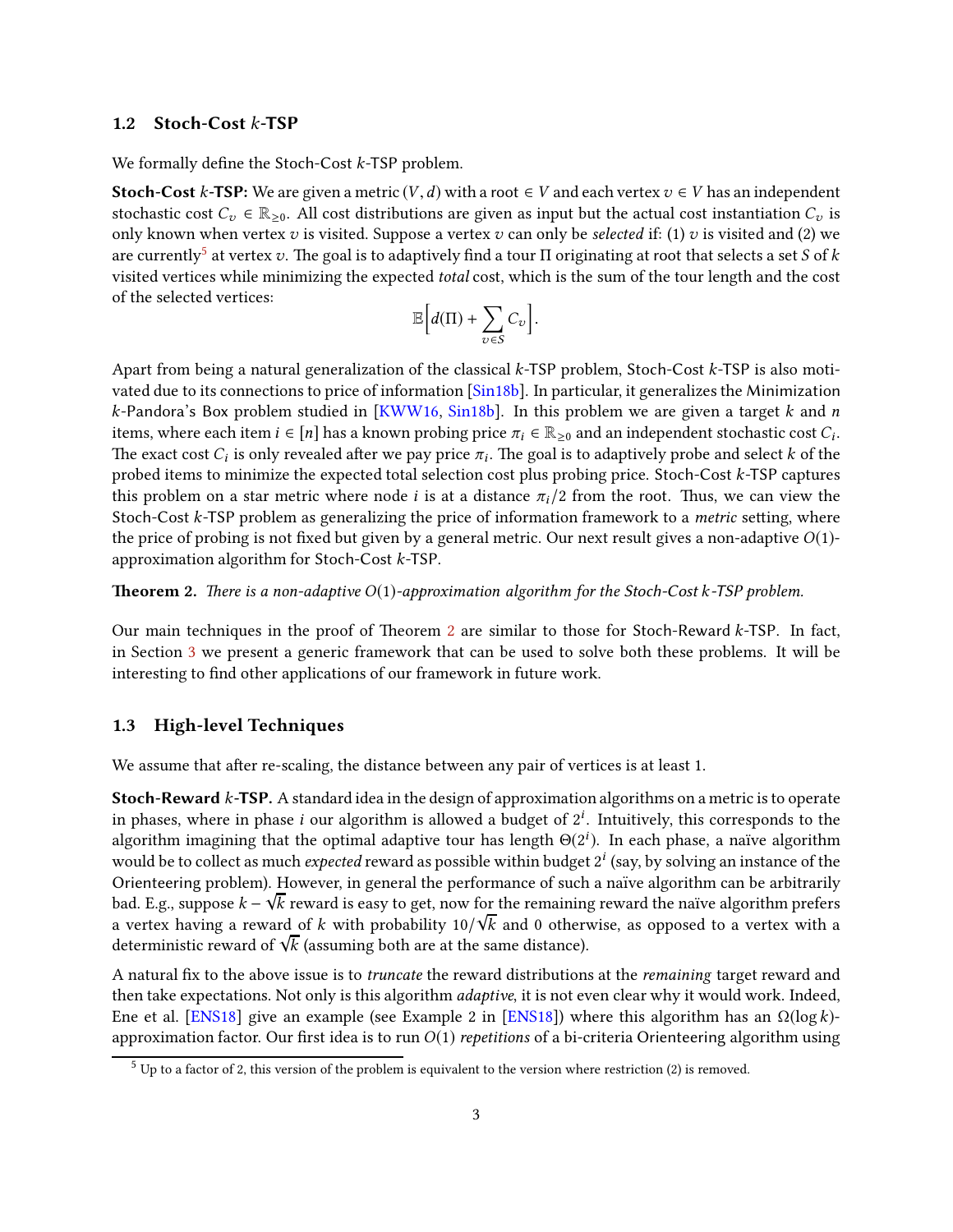the same truncation (i.e., the initial remaining target) for all these repetitions. Our analysis applies Freedman's [\[Fre75\]](#page-23-15) and Jogdeo-Samuels [\[JS68\]](#page-24-12) inequalities to argue concentration, and relies crucially on not updating the remaining target for these  $O(1)$  repetitions.

Nevertheless, the above approach depends on the remaining target, which is unknown to a non-adaptive algorithm. One could bypass this by truncating the reward distributions at  $\log k$  different scales, where scale *j* corresponds to the remaining target being roughly  $k/2^j$ , applying the previous  $O(1)$  repetitions idea at each scale, and visiting the union of all tours. Unfortunately, this immediately loses a log  $k$  approximation factor. Our second idea is "critical scaling" in which we identify a "critical" scale  $j_{\text{crit}}$  among the log k possible scales, and only include tours for scales  $j_{\text{crit}} - 1$  and  $j_{\text{crit}}$ . This critical scale  $j_{\text{crit}}$  roughly (but not quite) corresponds to a "phase transition" from an underestimation to an overestimation of the remaining target. A priori it is not clear why such a "critical" scale can be found non-adaptively, but the concentration properties of the above  $O(1)$  repetitions allow us to find it efficiently.

Stoch-Cost k-TSP. We obtain our result for Stoch-Cost k-TSP in a similar way. An immediate challenge, however, is how should we truncate the cost distributions  $C_v$ , say even if the remaining target  $k^\prime$  is known? One natural way is by looking at  $\mathbb{P}[C_v \le O(2^i/k')]$ , where  $O(2^i/k')$  is the "average" cost per remaining reward in phase i. But such an approach would fail when some vertices in the optimal tour have costs much smaller than  $O(2^{i}/k')$ , while the other vertices have much higher costs. We overcome this by considering  $\mathbb{P}[C_v \le O(2^{i-j})]$  for all possible scales  $j \in \{0, \dots, i + \log n\}$ , identifying a "critical" scale  $j_{\text{crit}}$ , and again only including the tours for scales  $j_{\text{crit}}$  − 1 and  $j_{\text{crit}}$ . To identify the critical scale, we need to evaluate the maximum target a tour at a given scale can get within cost budget  $2^i$  with constant probability. We show this can be approximately computed via dynamic programming.

### 1.4 Further Related Work

There is a long line of work studying the classic  $k$ -TSP and the related  $k$ -MST problem; we refer the readers to Garg's beautiful 2-approximation paper and the references therein [\[Gar05\]](#page-23-6).

A formal study on the benefits of adaptivity for stochastic combinatorial optimization problems started with the seminal work of Dean et al. [\[DGV04\]](#page-23-7). They showed that for the stochastic knapsack problem, where items sizes are independently drawn and we need to fit them in a knapsack of size B, there is an O(1)-approximation non-adaptive algorithm. This factor was later improved to a  $(2 + \epsilon)$ -approximation in  $[BGK11, Ma14]$  $[BGK11, Ma14]$ . The minimization version of the stochastic knapsack problem, which is known as the Stoch-Knapsack Cover problem, was studied by Deshpande et al. [\[DHK16\]](#page-23-14), and is a special case of Stoch-Reward  $k$ -TSP as we mentioned before. The unbounded version of Stoch-Knapsack Cover (each item has infinite number of copies) was studied by [\[JZ19\]](#page-24-13) and they provide an FPTAS for this problem.

Gupta et al. [\[GKNR12\]](#page-24-7) generalized the stochastic knapsack problem to the stochastic orienteering problem, where each stochastic item now resides on a vertex of a given metric, and we need to fit both the tour length and the item sizes inside our budget B. They give an  $O(\log \log B)$ -approximation non-adaptive algorithm for this problem. Bansal and Nagarajan [\[BN14\]](#page-23-9) later showed that this problem has no constant-approximation non-adaptive algorithm. These works inspired Ene et al.  $[ENS18]$  to study Stoch-Reward k-TSP, a natural minimization variant of the stochastic orienteering problem. Prior to our work, it was conceivable that this minimization problem also has a super-constant adaptivity gap, like stochastic orienteering.

Motivated by different applications that solve discrete problems under an uncertain input, other related stochastic probing models have been studied. We refer the readers to Singla's Ph.D. Thesis for a sur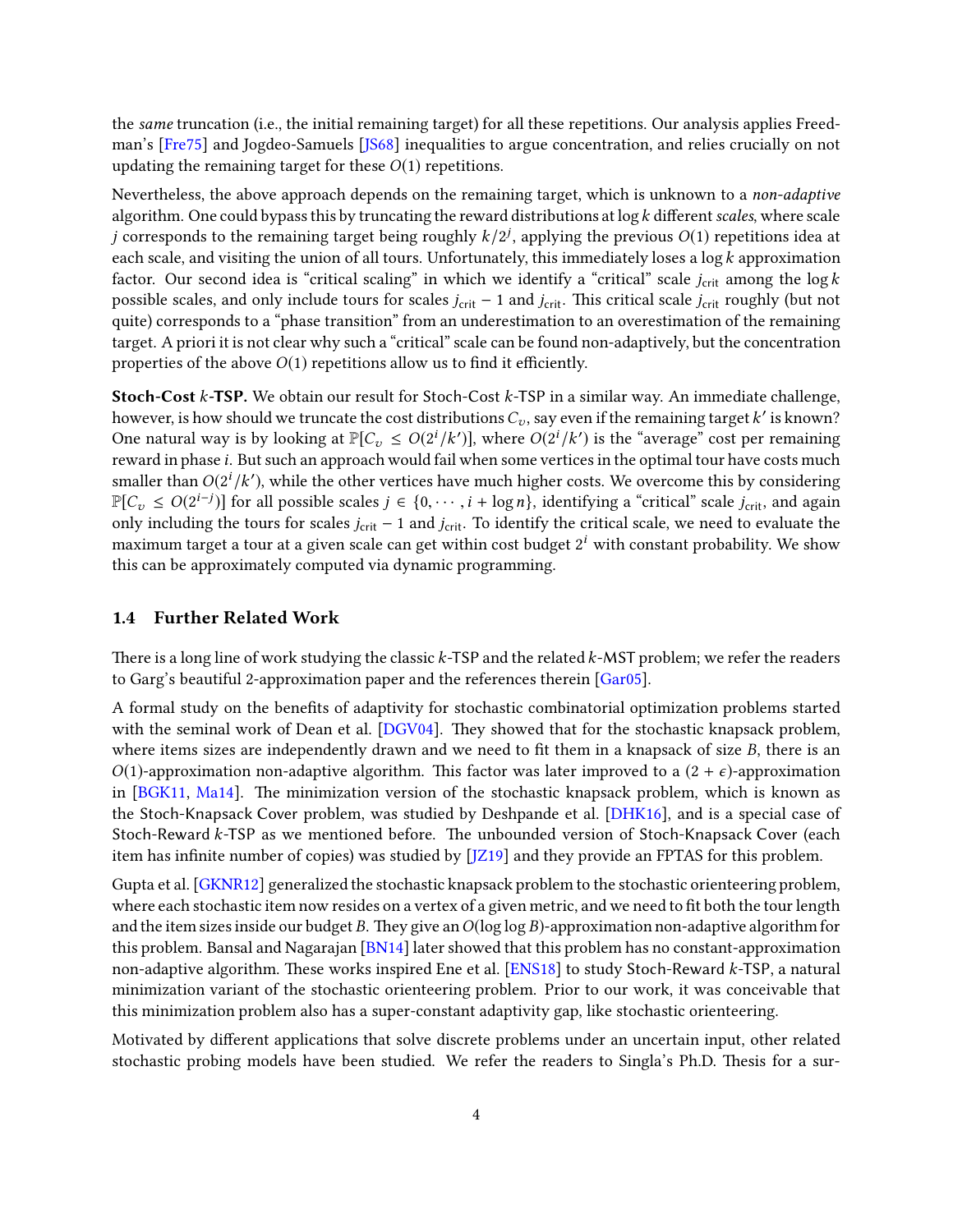vey [\[Sin18a\]](#page-24-14). Of particular interest to us is the Price of Information model [\[Sin18b\]](#page-24-0), which was inspired from the work on Pandora's box [\[Wei79,](#page-24-15) [KWW16\]](#page-24-11). Their Minimization  $k$ -Pandora's Box problem inspired us to define Stoch-Cost k-TSP, which generalizes the probing costs from being fixed to being on a metric. Although an optimal strategy is known for Minimization k-Pandora's Box, the problem becomes APX-hard on a metric as it generalizes k-TSP.

Organization We start with some preliminary definitions and lemmas in Section [2.](#page-5-0) In Section [3,](#page-6-0) we describe our general framework for both Stoch-Reward k-TSP and Stoch-Cost k-TSP, and prove some key lemmas that will be used throughout the paper. We give our non-adaptive  $O(1)$ -approximation algorithm for Stoch-Reward k-TSP that proves Theorem [1](#page-2-2) in Section [4.](#page-9-0) The non-adaptive  $O(1)$ -approximation algorithm for Stoch-Cost  $k$ -TSP that proves Theorem [2](#page-3-1) is in Section [5.](#page-13-0)

## <span id="page-5-0"></span>2 Preliminaries

#### 2.1 Adaptive vs Non-Adaptive Algorithms

Any feasible solution to our stochastic problems can be described by a decision tree, where nodes correspond to vertices that are visited and branches correspond to instantiations of the observed random variables. Even if the degree of every vertex is a constant, the size of such decision trees can be exponentially large in its height. These solutions are called *adaptive* because the choice of the next vertex to visit depends on the outcomes of the already visited nodes.

We also consider the special class of *non-adaptive* solutions that is described simply by an ordered list of vertices: the policy involves visiting vertices in the given order until a certain stopping criterion is met. Such non-adaptive solutions are often preferred over adaptive solutions because they are easier to implement.

In this work we only study minimization problems. We compare the performance of our algorithm with that of the optimal adaptive algorithm, which is denoted by OPT. We abuse notation and also use OPT to denote the expected objective of the optimal adaptive algorithm. We say an algorithm is  $\alpha$ -approximation for  $\alpha \geq 1$  if the expected objective of the algorithm is at most  $\alpha \cdot$  OPT. Ideally, we want to design nonadaptive algorithms whose performance is comparable to the optimal adaptive algorithm. Since this is not always possible, it is important to bound the *adaptivity gap*, which is the worst-case ratio between the expected objectives of the optimal non-adaptive and the optimal adaptive algorithms.

#### 2.2 Probability Inequalities

Our proofs will require the following probability inequalities. We start with a bound on the median of independent Bernoulli random variables due to Jogdeo and Samuels [\[JS68\]](#page-24-12). Given n independent Bernoulli random variables  $X_1, \dots, X_n$  where  $X_i$  has success probability  $p_i \in [0, 1]$ , let  $X := \sum_{i=1}^n X_i$  be their sum. Define the median of X to be any integer  $m \in \mathbb{Z}_{\geq 0}$  such that min  $\{\mathbb{P}[X \geq m], \mathbb{P}[X \leq m]\} \geq 1/2$ .

<span id="page-5-1"></span>**Theorem 3** (Theorem 3.2 and Corollary 3.1 [\[JS68\]](#page-24-12)). Let  $X = \sum_{i=1}^{n} X_i$  be the sum of n independent Bernoulli random variables where  $X_i$  has success probability  $p_i \in [0, 1]$ . If  $\mathbb{E}[X]$  is an integer k, then the median of X is also k. If  $k < \mathbb{E}[X] < k + 1$  for some integer k, then the median of X is either k or  $k + 1$ .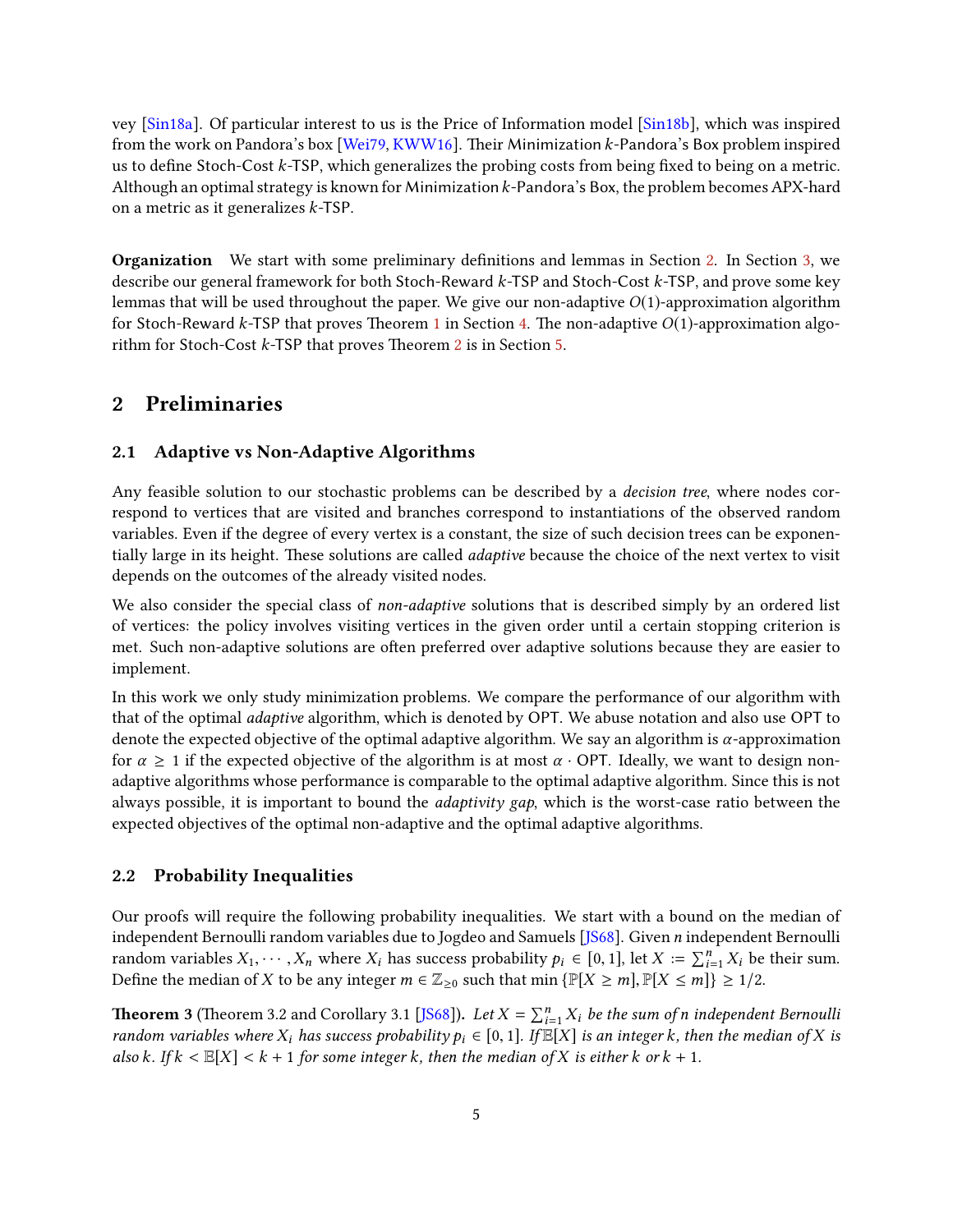We will also need the following martingale inequality due to Freedman [\[Fre75\]](#page-23-15).

<span id="page-6-2"></span>**Theorem 4** (Freedman's Inequality, Theorem 1.6 in [\[Fre75\]](#page-23-15)). Consider a real-valued martingale sequence  ${X_t}_{t\geq0}$  such that  $X_0 = 0$ , and  $\mathbb{E}[X_{t+1} | \mathcal{F}_t] = 0$  for all t, where  ${\{\mathcal{F}_t\}}_{t\geq0}$  is the filtration defined by the martingale. Assume that the sequence is uniformly bounded, i.e.,  $|X_t| \leq M$  almost surely for all t. Now define the predictable quadratic variation process of the martingale to be  $W_t = \sum_{j=1}^t \mathbb{E}[X_j^2 | \mathcal{F}_{j-1}]$  for all  $t \ge 1$ . Then for all  $\ell \geq 0$  and  $\sigma^2 > 0$  and any stopping time  $\tau$ , we have

$$
\mathbb{P}\Big[\Big|\sum_{j=0}^{\tau} X_j\Big| \geq \ell \wedge W_{\tau} \leq \sigma^2 for some stopping time \tau\Big] \leq 2 \exp\Big(-\frac{\ell^2/2}{\sigma^2 + M\ell/3}\Big).
$$

<span id="page-6-5"></span>**Theorem 5** (Chernoff Bound). Let  $X_1, X_2, \cdots, X_n$  be independent random variables taking values in [0, 1] and define  $X := \sum_{i \in [n]} X_i$ . Then for any  $\delta \in [0, 1]$ , we have

$$
\mathbb{P}[X \le (1-\delta) \cdot \mathbb{E}[X]] \le \exp(-\delta^2 \cdot \mathbb{E}[X]/2).
$$

### 2.3 A Bi-Criteria Algorithm ALG<sub>Bicrit-Orient</sub> for Orienteering

We formally define the well-known Orienteering problem.

**Orienteering:** Given a metric  $(V, d)$  with root  $\in V$ , a *profit*<sup>[6](#page-6-1)</sup>  $R_v > 0$  for each  $v \in V$ , and a budget  $B > 0$ , the goal is to find a tour originating at root of length at most B that maximizes the collected profit.

The state-of-the-art for this NP-hard Orienteering problem is a  $(2 + \epsilon)$ -approximation algorithm [\[CKP12\]](#page-23-17). We denote this algorithm as  $ALG<sub>Orient</sub>$  and denote the profit of the optimal Orienteering tour as  $OPT<sub>Orient</sub>$ . For our purposes, however, we also need to find profit at least OPT<sub>Orient</sub> minus an arbitrarily small additive error. To achieve this, the tour found by our algorithm has length  $O(1) \cdot B$ .

<span id="page-6-3"></span>Lemma 6. (Bi-criteria Orienteering) There is an efficient algorithm ALG Bicrit-Orient that finds a tour of length  $O(1) \cdot B$  while collecting at least  $(OPT_{Orient} - \epsilon)$  profit, where  $\epsilon = 1/\text{poly}(n)$  can be made arbitrarily small.

### <span id="page-6-4"></span><span id="page-6-0"></span>3 Our Approach via Critical Scaling and Repetitions

#### 3.1 A Meta-Algorithm and Critical Scaling

Our non-adaptive O(1)-approximation algorithms for both Stoch-Reward k-TSP and Stoch-Cost k-TSP have the same structure described in Meta-Algorithm ALG<sub>Meta</sub> (Algorithm [1\)](#page-7-0). This algorithm operates in phases where it gets a budget of  $O(1) \cdot \gamma^i$  in phase  $i \geq 0$  for some constant  $\gamma \in (1, 2)$ .

In each phase i,  $ALG<sub>Meta</sub>$  explores multiple different "scales" in the remaining graph after excluding the set Π of vertices found in the previous phases. Recall, each scale corresponds to truncating the random variables at a different threshold. This is crucial because our non-adaptive algorithm doesn't know the remaining reward to reach the target k. For each different scale, ALG $_{\text{Meta}}$  obtains a tour of length  $O(1) \cdot \gamma^i$ via a sub-procedure ALG<sub>Rep</sub> to which it sends the truncated random variables as arguments (discussed in Section [3.2\)](#page-7-1). Eventually, ALG<sub>Meta</sub> identifies a "critical" scale  $j_{\rm crit}$  and appends at the end of  $\Pi$  the two tours

<span id="page-6-1"></span><sup>6</sup>We use the word "profit" for Orienteering to avoid confusion with the "reward" in Stoch-Reward k-TSP.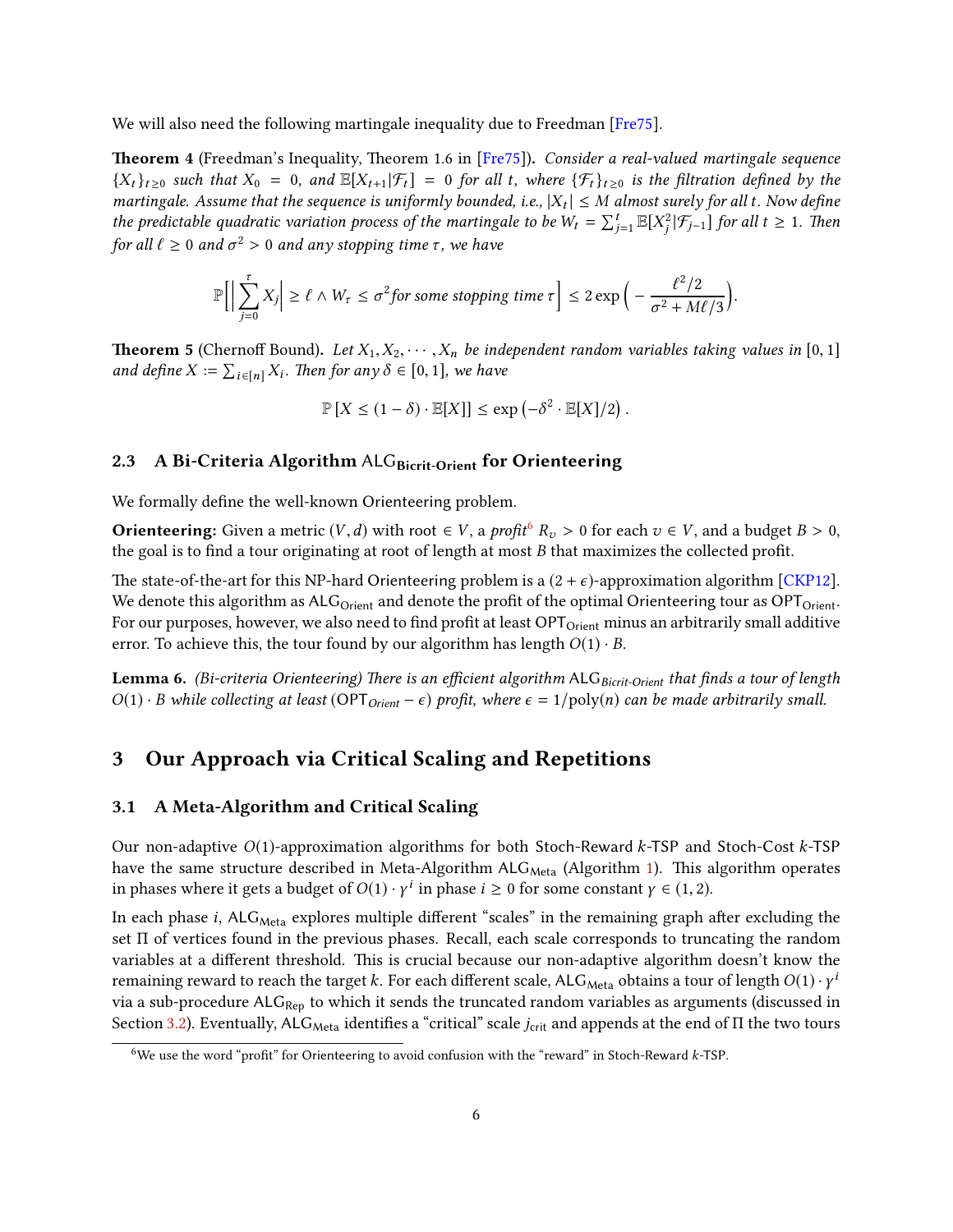corresponding to the scales  $j_{\text{crit}}$  and  $j_{\text{crit}}$  − 1. Since we only append two tours, ALG<sub>Meta</sub> uses budget at most  $O(1) \cdot \gamma^i$  in phase *i*.

<span id="page-7-0"></span>Algorithm 1: A Meta-Algorithm  $ALG<sub>Meta</sub>$ 

1 Pre-processing stage: 2 set  $\gamma \in (1, 2), \Pi \leftarrow \emptyset$  and  $\ell \leftarrow \text{polylog}(k, n);$ 3 for *phase*  $i = 0, 1, \cdots$  do 4 set  $\Pi_{i-1} \leftarrow \emptyset;$ 5 for scale  $j = 0, \dots, \ell$  do 6 set  $X_v^j \in [0, 1]$  to be the truncation of  $X_v$  at scale j for  $v \in V \setminus \Pi$ , and zero for  $v \in \Pi$ ; 7 find tour  $\Pi_{i,j} \leftarrow \mathsf{ALG}_{\mathsf{Rep}}(\left\{X_v^j\right\}_{v \in V \setminus \Pi}, i)$  of length  $O(1) \cdot \gamma^i;$ 8 end 9 identify a "critical" scale  $j_{\text{crit}}$  and set  $\Pi_i \leftarrow \Pi_{i,j_{\text{crit}}} \cup \Pi_{i,j_{\text{crit}}-1}$ ; 10 append tour  $\Pi_i$  to  $\Pi$ , i.e.,  $\Pi \leftarrow \Pi \circ \Pi_i$ ; 11 end 12 13 Probing stage: 14 for phase  $i = 0, 1, \cdots$  do 15 visit vertices in the order of  $\Pi_i$  and apply certain Selection and Stopping Criteria; 16 end 17 Return set of vertices selected

To analyze the algorithm, we need some notation for any phases  $i, i' \geq 1$ :

- $\sigma_{i-1}$ : outcome of vertices visited by ALG<sub>Meta</sub>'s in the first *i* − 1 phases of the probing stage.
- $u_{i'}(\sigma_{i-1})$ : probability that ALG<sub>Meta</sub> enters phase  $i' + 1$  in the probing stage, conditioning on  $\sigma_{i-1}$ .
- $u_{i'}^*(\sigma_{i-1})$ : probability that the cost of OPT is more than  $\gamma^{i'}$ , conditioning on  $\sigma_{i-1}$ .

Notice  $u_{i-1}(\sigma_{i-1})$  denotes the indicator variable that ALG<sub>Meta</sub> enters phase i in the probing stage. The following Lemma [7](#page-7-2) is the key to our theorems. Roughly, it says that  $ALG_{Meta}$  is a constant approximation algorithm if it can ensure that whenever  $u_i^*(\sigma_{i-1})$  is small (i.e., OPT has a large success probability within budget  $\gamma^i$ ) then ALG<sub>Meta</sub> also succeeds with a constant probability in the first *i* phases (i.e., only using  $O(1) \cdot \gamma^i$  budget). The proof of Lemma [7](#page-7-2) is standard (e.g., [\[ENS18\]](#page-23-0)), and we defer it to Appendix [B.](#page-21-0)

<span id="page-7-2"></span>**Lemma 7.** (Key Lemma) If for some universal constants  $C > 0$ ,  $\gamma > 1$ , any phase  $i \ge 1$ , and any possible  $\sigma_{i-1}$ , the algorithm ALG<sub>Meta</sub> satisfies

$$
u_i(\sigma_{i-1}) \leq C \cdot u_i^*(\sigma_{i-1}) + \frac{u_{i-1}(\sigma_{i-1})}{\gamma^2},
$$

then ALG<sub>Meta</sub> is a non-adaptive  $O(1)$ -approximation algorithm.

<span id="page-7-1"></span>All our effort will go in designing  $ALG_{Meta}$  that satisfies the precondition of Lemma [7.](#page-7-2)

#### 3.2 ALG<sub>Rep</sub>: Constant Repetitions of ALG<sub>Bicrit-Orient</sub> Suffice

For a fixed scale j in phase i, ALG<sub>Meta</sub> uses ALG<sub>Rep</sub> (Algorithm [2\)](#page-8-0) as a key sub-procedure to find a tour of length  $O(1) \cdot \gamma^i$ . To achieve this,  $\mathsf{ALG}_\mathsf{Rep}$  runs a constant number of repetitions of  $\mathsf{ALG}_\mathsf{Bicrit-Orient}$  on an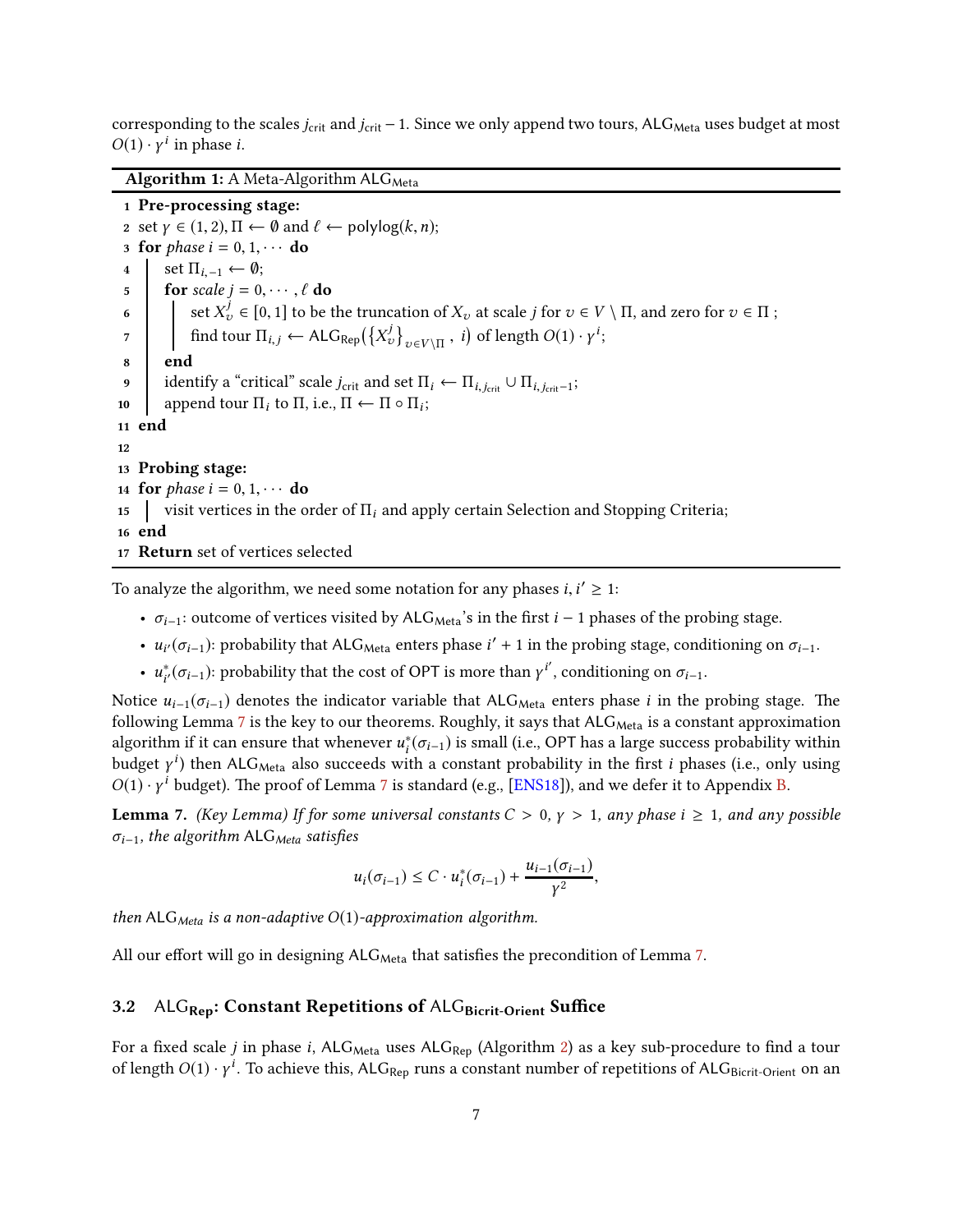Orienteering instance where each vertex v has a profit  $w_v = \mathbb{E}[X_v]$  for input random variable  $X_v \in [0, 1]$ (recall,  $X_v$  is the truncated random variable at scale j for vertices outside Π). In each repetition, ALG<sub>Rep</sub> excludes vertices found in previous repetitions.

<span id="page-8-0"></span>Algorithm 2:  $\mathsf{ALG}_{\mathsf{Rep}}\big(\{X_v\}_{v\in V},\ i\big)$ 

1 Input: random variables  $X_v \in [0, 1]$  corresponding to vertex profits and phase *i*; 2 Main stage: 3 set  $\gamma \in (1, 2), \epsilon \leftarrow 1/10^5, C \leftarrow O(1)$ , and  $w_v = \mathbb{E}[X_v]$ ; 4 set  $\Pi_i \leftarrow \emptyset$ ; 5 for repetition  $s = 1, \dots, C$  do<br>6 use ALG<sub>Bicrit-Orient</sub> to find 6 use ALG<sub>Bicrit-Orient</sub> to find a tour  $\pi_s$  with budget  $\gamma^i$ , profit  $\{w_v\}_{v \in V}$ , and error  $\epsilon$ ;  $\tau$  append tour  $\pi_s$  to  $\Pi_i$ , i.e.,  $\Pi_i \leftarrow \Pi_i \circ \pi_s$ ; 8  $\Big|$  reset  $w_v = 0$  for  $v \in \Pi_i$ ; 9 end 10 Return  $\Pi_i$ 

**Intuition.** In the following, we prove two important properties of  $ALG_{\text{Rep}}$ . Recall from Algorithm [2](#page-8-0) that  $\Pi_i$  denotes the union of the C repetitions of ALGBicrit-Orient. The first property (Lemma [8\)](#page-8-1) roughly says that if an Orienteering tour of budget  $\gamma^i$  cannot obtain much profit outside  $\Pi_i$ , then OPT also cannot obtain much reward outside  $\Pi_i$  within budget  $\gamma^i$ . The second property (Lemma [9\)](#page-9-1) roughly says that if on the other hand lots of profit can be found by an Orienteering tour outside  $\Pi_i$ , then the tour  $\Pi_i$  obtains a large amount of *expected* reward in its  $C$  repetitions, much more than what OPT obtains within budget  $\gamma^i$ . This follows from the property that ALG<sub>Bicrit-Orient</sub> obtains profit close to the optimal Orienteering tour.

To formally state the above two properties, we need some notation. Consider the Orienteering instance in the remaining graph  $V \setminus \Pi_i$  where the budget is  $\gamma^i$  and each vertex  $v \in V \setminus \Pi_i$  has profit  $\mathbb{E}[X_v]$ . Denote  $\pi \subseteq V \setminus \Pi_i$  the optimal Orienteering tour for this instance and let

<span id="page-8-2"></span>
$$
T := \sum_{v \in \pi} \mathbb{E}[X_v]
$$
 (1)

be the Orienteering profit obtained by  $\pi$ . For any adaptive strategy ADAP, let  $\Pi_i(ADAP) \subseteq \Pi_i$  denote the random set of vertices visited by ADAP inside the tour  $\Pi_i$  and let  $\overline{\Pi}_i$ (ADAP)  $\subseteq V \setminus \Pi_i$  denote the random set of vertices visited by ADAP outside the tour  $\Pi_i$ .

<span id="page-8-1"></span>**Lemma 8.** Suppose we are given independent random variables  $X_v \in [0, 1]$ . Let T be as defined in [\(1\)](#page-8-2). Then for any adaptive strategy ADAP which uses at most  $\gamma^i$  budget and any constant  $\alpha > 1$ , we have

$$
\mathbb{P}\Big[\sum_{v \in \overline{\Pi}_i(\text{ADAP})} X_v \ge \alpha T\Big] \le 2 \cdot \exp\left(-\frac{(\alpha - 1)^2 T/2}{1 + (\alpha - 1)/3}\right).
$$

**Proof of Lemma [8.](#page-8-1)** We construct a martingale for the (random) set  $\Pi_i$ (ADAP) of vertices visited by ADAP in  $V \setminus \Pi_i$  as follows: When ADAP visits a vertex  $v \in \overline{\Pi}_i$  (ADAP), the martingale proceeds for one step with martingale difference defined by

$$
Z_v := X_v - \mathbb{E}[X_v] \in [-1, 1],
$$

and the martingale doesn't move when ADAP visits a vertex  $v \in \Pi_i$ . The stopping time  $\tau$  is naturally defined as the martingale step when ADAP finishes. Since each  $X_v \in [0, 1]$ , the quadratic variance of the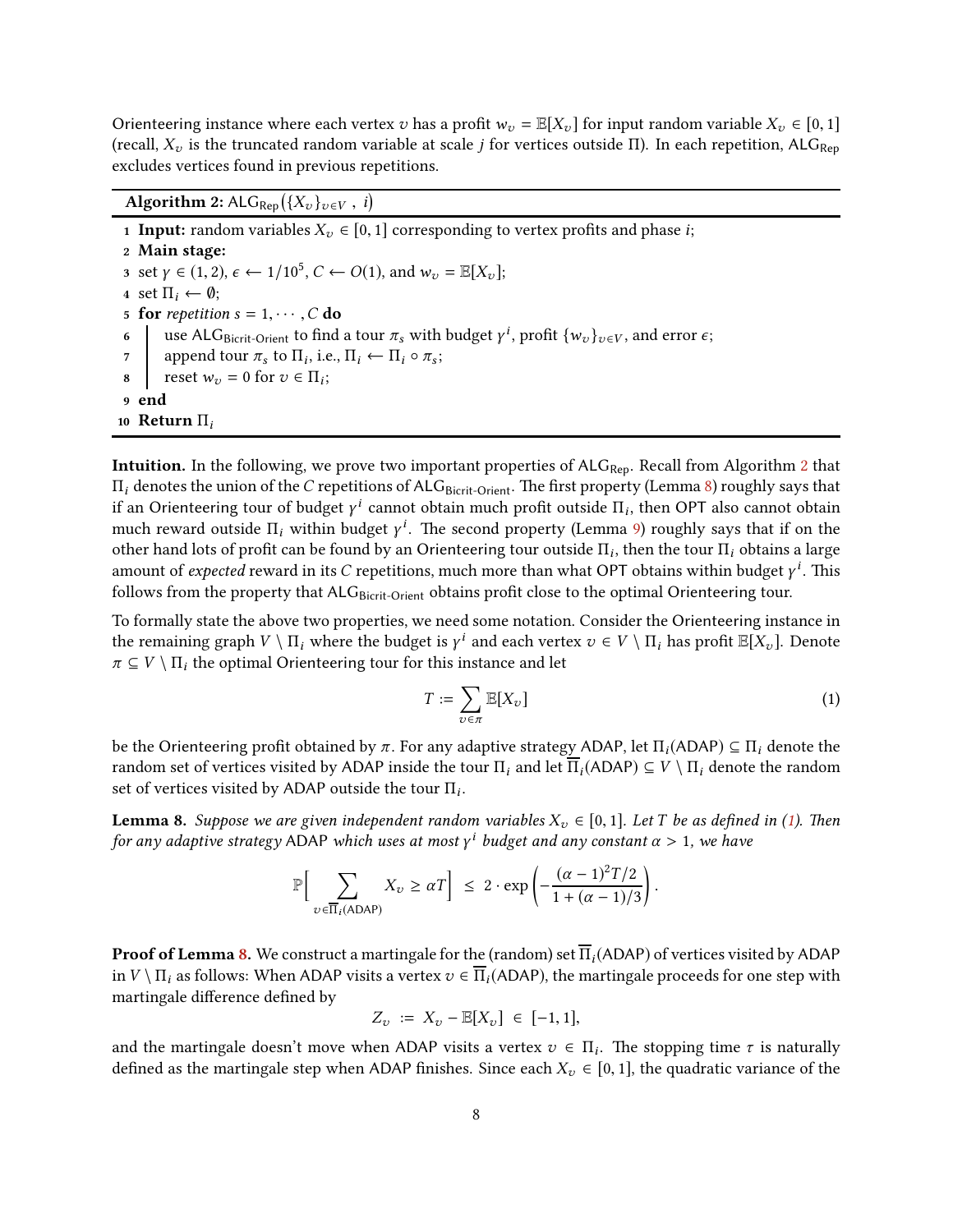above martingale  $W_{\tau} = \sum_{j=1}^{\tau} \mathbb{E}[X_j^2 | \mathcal{F}_{j-1}]$  is bounded by its expectation  $\sum_{j=1}^{\tau} \mathbb{E}[X_j | \mathcal{F}_{j-1}]$  which is at most  $T$ , i.e.,  $\sum_{v \in \overline{\Pi}_i(A\mathsf{DAP})} \mathbb{E}[X_v] \leq T$ . Therefore, applying Freedman's inequality (Theorem [4\)](#page-6-2), we have

$$
\mathbb{P}\Big[\sum_{v\in\overline{\Pi}_i(\text{ADAP})} X_v \geq \alpha T\Big] \leq \mathbb{P}\Big[\Big|\sum_{v\in\overline{\Pi}_i(\text{ADAP})} Z_v\Big| \geq (\alpha-1)T \wedge W_{\tau} \leq T\Big] \leq 2 \cdot \exp\left(-\frac{(\alpha-1)^2 T/2}{1+(\alpha-1)/3}\right).
$$

This finishes the proof of Lemma [8.](#page-8-1)  $\Box$ 

<span id="page-9-1"></span>**Lemma 9.** Suppose we are given independent random variables  $X_v \in [0, 1]$ . Let T be as defined in [\(1\)](#page-8-2). Then for any adaptive strategy ADAP which uses budget at most  $\gamma^i$ , we have

$$
\sum_{v \in \Pi_i \setminus \Pi_i(\text{ADAP})} \mathbb{E}[X_v] \geq (C-1)(T-\epsilon) - \epsilon.
$$

**Proof of Lemma [9.](#page-9-1)** Since ADAP uses budget at most  $\gamma^i$ , the set  $\Pi_i(ADAP) \subseteq \Pi_i$  can always be visited by a tour of length at most  $\gamma^i$ . Consider the first tour  $\pi_1$  found by Algorithm [2.](#page-8-0) Since the tour with length at most  $\gamma^i$  that visits the set  $\Pi_i(A\textsf{D}\textsf{A}\textsf{P})$  is a valid Orienteering tour when  $\pi_1$  is found, it follows from Lemma [6](#page-6-3) that  $\sum_{v \in \Pi_i(A\text{DAP})} \mathbb{E}[X_v] \leq \epsilon + \sum_{v \in \pi_1} \mathbb{E}[X_v]$ . For any  $s \in \{2, 3, \cdots, C\}$ , since  $\pi$  is an Orienteering tour in  $V\setminus\Pi_i$  of length at most γ<sup>*i*</sup> with  $\sum_{v \in π} \mathbb{E}[X_v] = T$ , Lemma [6](#page-6-3) implies that  $\sum_{v \in π_s} \mathbb{E}[X_v] \ge T - \epsilon$ . Therefore, a simple calculation gives

$$
\sum_{v \in \Pi_i \backslash \Pi_i(\mathrm{ADAP})} \mathbb{E}[X_v] = \sum_{v \in \Pi_i} \mathbb{E}[X_v] - \sum_{v \in \Pi_i(\mathrm{ADAP})} \mathbb{E}[X_v] \geq (C-1)(T-\epsilon) - \epsilon,
$$

<span id="page-9-0"></span>which finishes the proof of Lemma [9.](#page-9-1)

## 4 Stoch-Reward k-TSP

In this section we prove Theorem [1,](#page-2-2) which is restated below for convenience.

**Theorem 1.** There is a non-adaptive  $O(1)$ -approximation algorithm for the Stoch-Reward k-TSP problem.

To prove this theorem we carefully choose the parameters of our Meta-Algorithm from last section.

#### 4.1 The Algorithm

We assume without loss of generality that the stochastic reward  $R_v \leq k$  almost surely for each vertex  $v \in V$ . Our algorithm ALG<sub>Stoch-Reward</sub> for Stoch-Reward k-TSP problem is given in Algorithm [3.](#page-10-0) It is an instantiation of the Meta-Algorithm ALG<sub>Meta</sub> (Algorithm [1\)](#page-7-0) by setting the phase parameter  $\gamma = 1.1$ , number of scales  $\ell = \lfloor \log k \rfloor$ , and number of repetitions  $C = 6000$ . For each scale j in phase i, we set the random variable  $X_v^j$  for any vertex  $v \in V \setminus \Pi$  in ALG<sub>Meta</sub> to be the stochastic reward  $R_v$  truncated at  $k/2^j$ and then scaled down to [0, 1]. We identify the "critical" scale  $j_{\text{crit}}$  in ALG<sub>Meta</sub> as follows: For each scale  $j$ in phase *i*, denote  $\Pi_{i,j}$  the  $C = 6000$  repetitions of ALG<sub>Bicrit-Orient</sub> and let  $T_{i,j}$  be the profit obtained by the 3-approximation Orienteering algorithm ALG<sub>Orient</sub> in  $V \setminus (\Pi \cup \Pi_{i,j})$ . The "critical" scale *j*<sub>crit</sub> is the smallest scale j such that  $T_{i,j} \geq 1/300$ , i.e., sufficient profit remains outside even after C repetitions. We add the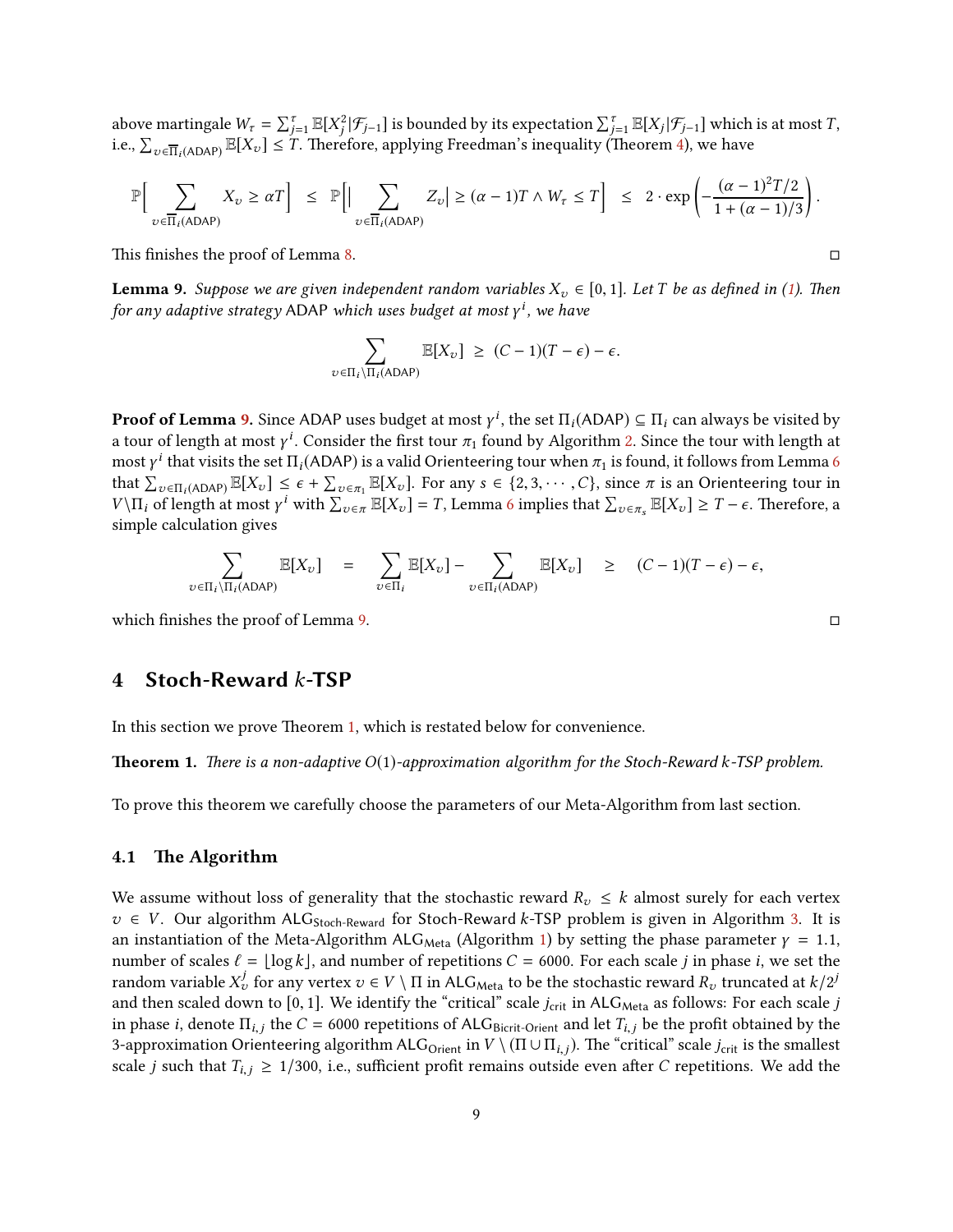two tours corresponding to the "rich" scale  $j_{\text{crit}}$  and the "poor" scale  $j_{\text{crit}}$  − 1 into Π. In the case when there is no scale j with  $T_{i,j} \ge 1/300$ , we simply set j<sub>crit</sub> to be the last scale  $\ell$ . In the probing stage, the selection and the stopping criteria are straightforward: we collect reward from every visited vertex and stop when the total reward reaches k.

<span id="page-10-0"></span>Algorithm 3:  $ALG<sub>Stoch-Reward</sub>$  for Stoch-Reward k-TSP problem

1 Pre-processing stage: 2 set  $\gamma \leftarrow 1.1, \epsilon \leftarrow 1/10^5, \Pi \leftarrow \emptyset, \ell = \lfloor \log k \rfloor, \text{ and } C \leftarrow 6000;$ 3 for phase  $i = 0, 1, \cdots$  do  $4 \ \vert \ \ \text{set } \Pi_{i-1} \leftarrow \emptyset$ ; 5 for scale  $j = 0, \dots, \ell$  do 6 set profit  $w_v^j = \mathbb{E} \left[ \min \left\{ R_v \cdot 2^j / k, 1 \right\} \right] \cdot 1[v \in V \setminus \Pi]$ ; scale j truncates at  $k/2^{j-i}$ 7 | set  $\Pi_{i,j} \leftarrow \emptyset$ ; 8 **for repetition s = 1, 2, · · · , C** /\* Constant repetitions of ALG<sub>Bicrit-Orient</sub> \*/ 9 do 10 use ALG<sub>Bicrit-Orient</sub> to find tour  $\pi_{i,j,s}$  with budget  $\gamma^i$ , profit  $\{w^j_v\}_{v \in V}$ , and error  $\epsilon$ ; 11 **append tour**  $\pi_{i,j,s}$  to  $\Pi_{i,j}$ , i.e.,  $\Pi_{i,j} \leftarrow \Pi_{i,j} \circ \pi_{i,j,s}$ ; 12 **reset**  $w_v^j = 0$  for  $v \in \Pi_{i,j}$ ; 13 | end 14 /\* Check whether *j* is a "critical" scale  $^*/$ 15 use ALG<sub>Orient</sub> to find tour  $\pi_{i,j}^{\text{Ori}}$  with budget  $\gamma^i$  and profit  $\{w_v^j\}_{v \in V}$ ; 16  $\left| \quad \right|$  set  $T_{i,j} \leftarrow \sum_{v \in \pi_{i,j}^{Ori}} w_v^j$ ; 17 **if**  $T_{i,j} \ge 1/300$  or  $j = \ell$  then 18  $\blacksquare$  append tour  $\Pi_i := \Pi_{i,j} \cup \Pi_{i,j-1}$  to  $\Pi$ , i.e.,  $\Pi \leftarrow \Pi \circ \Pi_i$ ; 19 | | Break ;  $20$  end  $21$  end 22 end 23 24 Probing stage: 25 **for** *phase*  $i = 0, 1, \cdots$  **do**<br>26 visit vertices in the o visit vertices in the order of  $\Pi_i$  and apply the following selection and stopping criteria; 27 | Selection Criterion: select every vertex visited ; 28 Stopping Criterion: total reward reaches  $k$ ; 29 end 30 Return set of vertices selected

### 4.2 Proof of Theorem [1](#page-2-2)

Recall from Section [3.1](#page-6-4) that to prove Theorem [1,](#page-2-2) we only need to prove the precondition in Lemma [7.](#page-7-2) The remainder of this section proves this precondition for ALG<sub>Stoch-Reward</sub> as given in the following Lemma [10.](#page-11-0)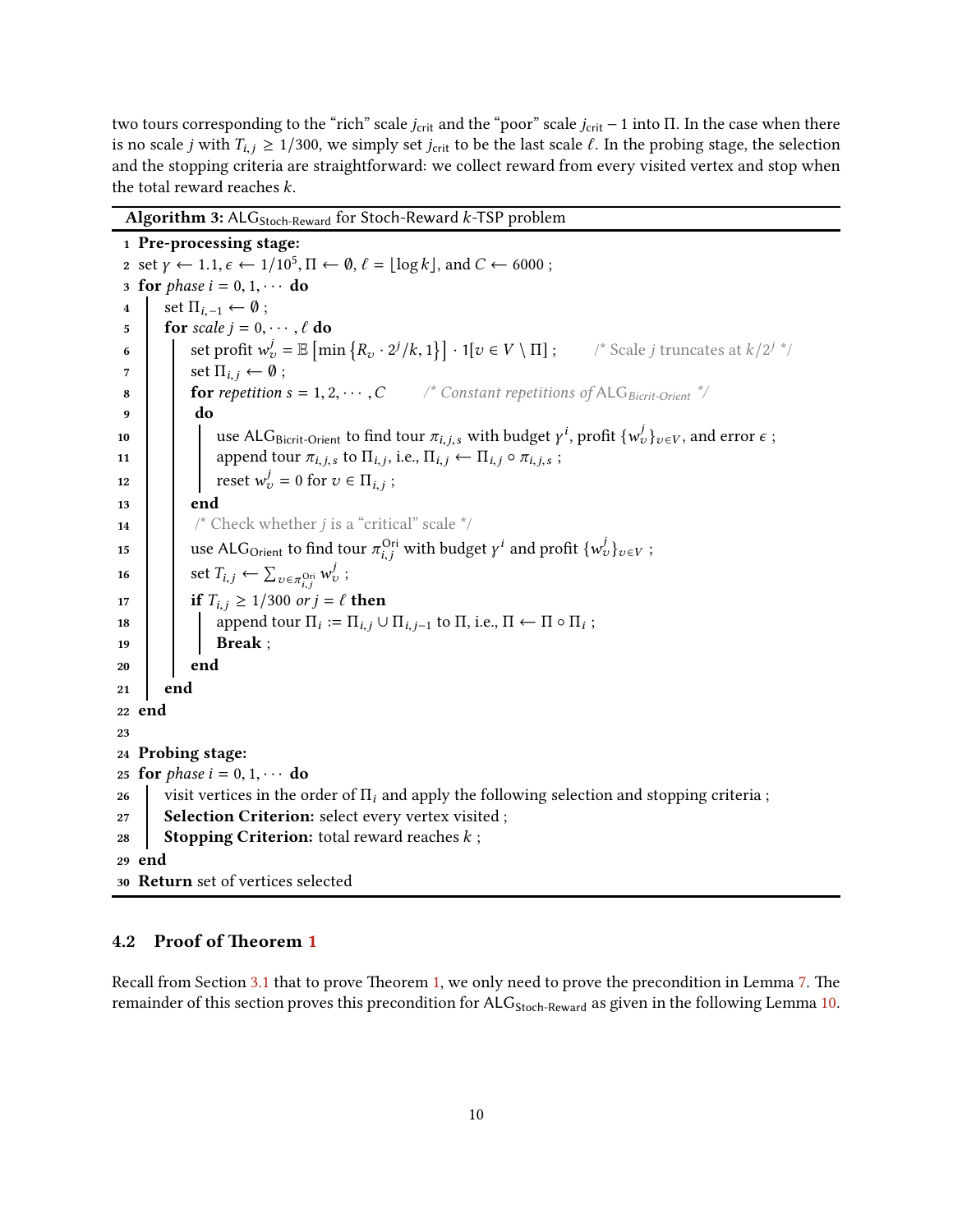<span id="page-11-0"></span>**Lemma 10.** For  $\gamma = 1.1$ , any phase  $i > 0$  in the probing stage of ALG<sub>Stoch-Reward</sub> satisfies

$$
u_i(\sigma_{i-1}) \le 100 \cdot u_i^*(\sigma_{i-1}) + \frac{u_{i-1}(\sigma_{i-1})}{\gamma^2}.
$$
 (2)

Before proving Lemma [10,](#page-11-0) we discuss the high-level intuition of our proof.

**Intuition.** Assume without loss of generality that  $u_i^*(\sigma_{i-1}) < 0.01$ , i.e., OPT finds k reward within budget  $\gamma^i$  with probability at least 0.99, as otherwise the lemma trivially holds. Now the plan is to show that with constant probability, ALG<sub>Stoch-Reward</sub> finds more reward than OPT restricted to budget  $\gamma^i$ , even when all rewards in  $\sigma_{i-1}$  are given to OPT for free. This allows us to focus on the remaining graph with vertex set  $V_i := V \setminus \sigma_{i-1}$  where we repeat ALG<sub>Bicrit-Orient</sub> for different scales.

Our arguments rely on the notion of "richness". We call a scale j "rich" if  $T_{i,j} \geq 1/300$  and otherwise "poor". A scale being poor indicates that not much reward can be collected outside the C repetitions of ALG<sub>Bicrit-Orient</sub> for that scale, in which case we can use Lemma [8](#page-8-1) to argue that OPT cannot find much reward outside. A scale being rich implies that each repetition of  $ALG<sub>Bicrit-Orient</sub>$  for that scale finds a significant amount of reward, in which case we can apply Lemma [9](#page-9-1) to argue that  $ALG_{Stoch-Reward}$  finds much more reward than OPT in the C repetitions for that scale. Our critical scale  $j_{\text{crit}}$  corresponds to the transition from poor to rich scales. Since the algorithm includes both  $j_{\text{crit}}$  and  $j_{\text{crit}}$  – 1, roughly the reason why our analysis works is that we use the poor scale  $j_{\text{crit}}$  − 1 to argue OPT cannot find much reward outside our tours and we use the rich scale  $j_{\text{crit}}$  to argue OPT cannot find much more reward inside. The final analysis has to do some case analysis depending on whether the transition ever happens or not.

**Proof of Lemma [10.](#page-11-0)** We fix any outcome  $\sigma_{i-1}$  of vertices visited by ALG<sub>Stoch-Reward</sub> in the first  $i - 1$ phases in its probing stage. The lemma trivially holds in the case where  $u_i^*(\sigma_{i-1}) \geq 0.01$  as we have  $100u_i^*(\sigma_{i-1})$  ≥ 1. If  $u_{i-1}(\sigma_{i-1}) = 0$  which means that ALG<sub>Stoch-Reward</sub> already collects reward k before entering phase *i* in the probing stage, then  $u_i(\sigma_{i-1}) = 0$  and again the lemma trivially holds. We therefore assume that  $u_i^*(\sigma_{i-1}) < 0.01$  and that  $u_{i-1}(\sigma_{i-1}) = 1$ . Now proving Lemma [10](#page-11-0) is equivalent to proving

<span id="page-11-1"></span>
$$
u_i(\sigma_{i-1}) \le 100 u_i^*(\sigma_{i-1}) + 1/\gamma^2.
$$
\n(3)

To prove [\(3\)](#page-11-1), we need the following notation. Denote  $V_i := V \setminus \sigma_{i-1}$  the vertex set of the remaining graph where vertices in  $\sigma_{i-1}$  are excluded. Denote  $\overline{\Pi}_i(\text{OPT}) \subseteq V_i \setminus \Pi_i$  the (random) set of vertices visited by OPT outside  $σ_{i-1} ∪ Π_i$  within budget  $γ^i$ , and denote  $\Pi_i(OPT) ⊆ Π_i$  the (random) set of vertices visited by OPT inside  $\Pi_i$ . We consider three cases:

**Case (1): (Scale** 0 is rich)  $T_{i,0} \ge 1/300$ . In this case, our algorithm appends tour  $\Pi_i := \Pi_{i,0}$  to  $\Pi$  (recall that  $\Pi_{i,-1} = \emptyset$ ), and these will be the phase *i* vertices visited in the probing stage. We show that  $T_{i,0} \ge 1/300$ implies that each repetition of ALGBicrit-Orient has large expected reward (notice the random rewards are not truncated at scale 0). As we repeat ALG<sub>Bicrit-Orient</sub> for  $C = 6000$  times, the tour  $\Pi_{i,0}$  has expected reward much larger than the target k.

Since  $T_{i,0}$  is the profit of a valid Orienteering tour with length at most  $\gamma^i$ , for each  $s \in \{1, \ldots, C\}$  we have  $T_{i,0,s} \geq T_{i,0} - \epsilon \geq 1/300 - \epsilon$ , where  $\epsilon = 1/10^5$  is the small error term for ALG<sub>Bicrit-Orient</sub> in Lemma [6.](#page-6-3) Thus,

$$
\sum_{v \in \Pi_{i,0}} \mathbb{E} \left[ \min \left\{ R_v / k, 1 \right\} \right] \quad \geq \quad 20 - 6000 \epsilon \quad \geq \quad 19.
$$

Notice that  $R_v / k \in [0, 1]$ , so applying Chernoff bound (Theorem [5\)](#page-6-5) we have

$$
1-u_i(\sigma_{i-1}) \geq \mathbb{P}\Big[\sum_{v\in\Pi_{i,0}} R_v \geq k\Big] = \mathbb{P}\Big[\sum_{v\in\Pi_{i,0}} \min\{R_v/k, 1\} \geq 1\Big] \geq 0.9,
$$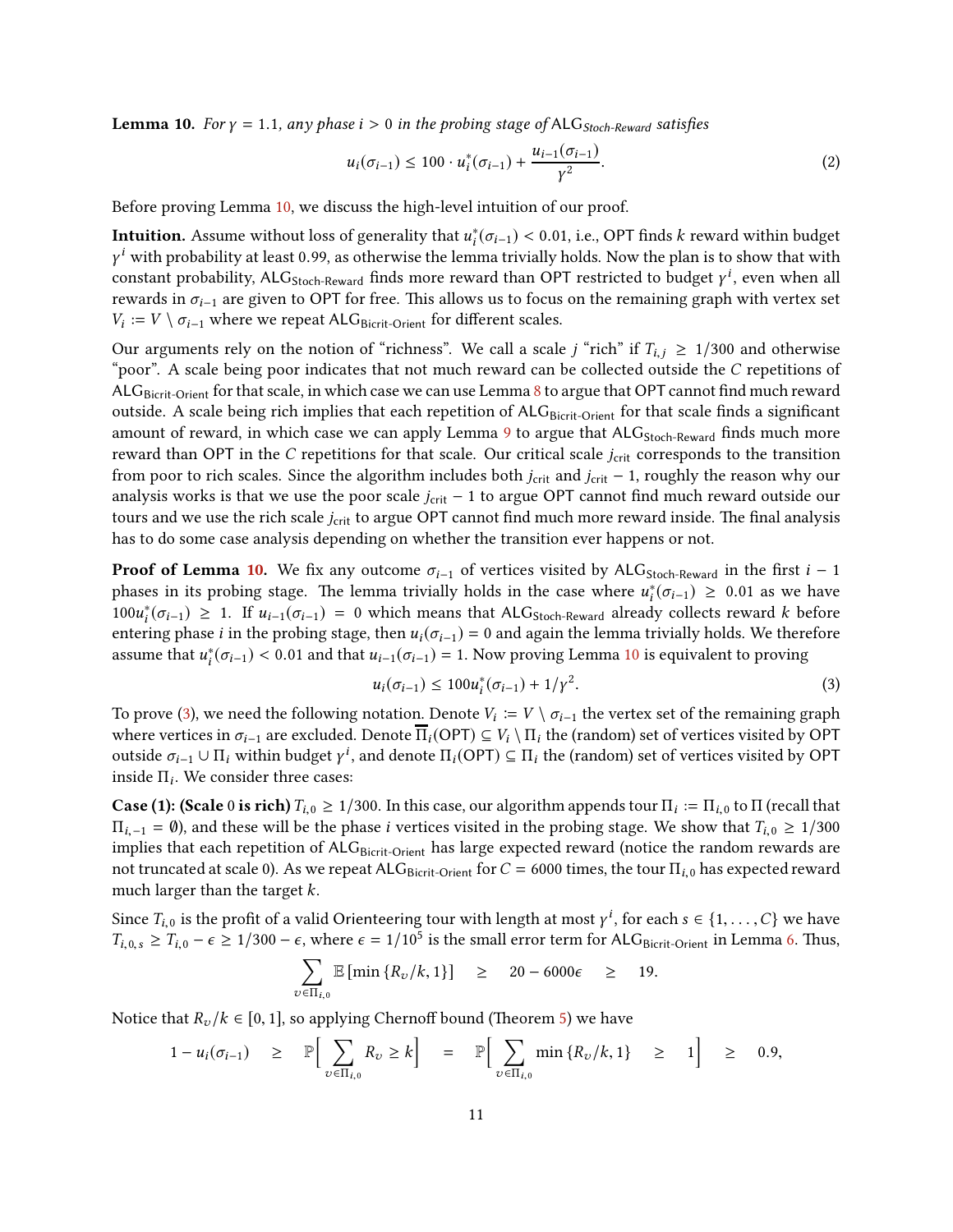which means  $u_i(\sigma_{i-1})$  ≤ 0.1 ≤ 1/ $\gamma^2$ . This proves [\(3\)](#page-11-1) and finishes the proof of Lemma [10](#page-11-0) in this case.

**Case (2): (Scale**  $\ell$  is poor)  $T_{i,j} \leq 1/300$  for every scale  $j = 0, \dots, \ell$ . In this case, our algorithm adds  $\Pi_i := \Pi_{i,\ell} \cup \Pi_{i,\ell-1}$  to  $\Pi$ , and these will be the phase i vertices visited in the probing stage. We argue that the assumption of  $T_{i,\ell} \leq 1/300$  implies that with constant probability OPT finds no reward outside  $\sigma_{i-1}\cup\Pi_i$  within budget  $\gamma^i$ . If OPT still manages to find k reward, then all k reward must come from vertices in  $\sigma_{i-1}\cup\Pi_i$ , in which case ALG<sub>Stoch-Reward</sub> also finds k reward. In this case our argument already works with the vertices  $\Pi_{i,\ell}$  added to  $\Pi$ , i.e., we do not even need vertices in  $\Pi_{i,\ell-1}$ .

Since ALG<sub>Orient</sub> is a 3-approximation Orienteering algorithm, for any set of vertices  $S \subseteq V_i \setminus \Pi_i$  that can be visited within budget  $\gamma^i$ , we have  $\sum_{v \in S} \mathbb{E} \left[ \min \{ R_v \cdot 2^{\ell} / k, 1 \} \right] \leq 3T_{i, \ell} \leq 0.01$ . Since  $\ell = \lfloor \log k \rfloor$ , we have  $k/2^{\ell} \in [1,2]$ , and therefore

$$
\sum_{v \in S} \mathbb{E}[\min\{R_v, 1\}] \leq \sum_{v \in S} \mathbb{E}\left[\min\left\{2 \cdot R_v \cdot 2^{\ell}/k, 1\right\}\right] \leq 0.02. \tag{4}
$$

Recall that  $\overline{\Pi}_i(\text{OPT}) \subseteq V_i \setminus \Pi_i$  denotes the (random) set of vertices visited by OPT outside  $\sigma_{i-1} \cup \Pi_i$  within budget  $\gamma^i$ . Since each min $\{R_v, 1\} \in \{0, 1\}$ , the best probability of obtaining truncated reward at least 1 in  $V_i \setminus \Pi_i$  within budget  $\gamma^i$  is achieved by a non-adaptive strategy. Therefore, Markov's inequality together with [\(4\)](#page-12-0) implies that

<span id="page-12-0"></span>
$$
\mathbb{P}\Big[\sum_{v \in \overline{\Pi}_i(\text{OPT})} \min\{R_v, 1\} \ge 1\Big] \le 0.02.
$$

Since  $u_i^*(\sigma_{i-1})$  < 0.01, we have that with probability at least 1 – 0.01 – 0.02 = 0.97, OPT finds k reward in V but 0 reward outside  $\sigma_{i-1} \cup \Pi_i$ . In this case, ALG<sub>Stoch-Reward</sub> also finds k reward among vertices visited in the first *i* phases. So we have  $u_i(\sigma_{i-1}) \leq 1 - 0.97 = 0.03 \leq 1/\gamma^2$ , which establishes [\(3\)](#page-11-1) in this case.

**Case (3): (Transition from poor to rich scale at**  $j_{\text{crit}}$ **)**  $T_{i,0} \le 1/300$  but  $T_{i,j} > 1/300$  for some  $j \in$ [ $\ell$ ]. In this case, let  $j_{\text{crit}} = \min \{j \in [\ell] : T_{i,j} > 1/300\}$  be our critical scale. The algorithm appends  $\Pi_i := \Pi_{i,j_{\text{crit}}-1} \cup \Pi_{i,j_{\text{crit}}}$  to  $\Pi$ . To prove that ALG<sub>Stoch-Reward</sub> will not continue to phase  $i+1$  with constant probability, we show that the following two events happen with constant probability:

- 1. OPT doesn't find too much reward outside  $\sigma_{i-1} \cup \Pi_i$  within budget  $\gamma^i$ .
- 2. ALG<sub>Stoch-Reward</sub> finds much more reward inside  $\Pi_i$  than OPT does since it is restricted to budget  $\gamma^i$ .

We show that the first event follows from  $T_{i,j_{\text{crit}}-1}$  ≤ 1/300 while the second event follows from  $T_{i,j_{\text{crit}}}$  ≥  $1/300$ . From these we conclude that with constant probability,  $ALG_{Stoch-Reward}$  obtains at least as much reward as OPT restricted to budget  $\gamma^i$ .

We first argue that OPT doesn't find too much reward outside  $\sigma_{i-1}\cup\Pi_i.$  Specifically, we prove that

<span id="page-12-1"></span>
$$
\mathbb{P}\Big[\sum_{v\in\overline{\Pi}_i(\text{OPT})} R_v < k/2^{j_{\text{crit}}-1}\Big] \geq 0.5. \tag{5}
$$

Notice that  $T_{i,j_{crit}-1}$  ≤ 1/300 together with the fact that ALG<sub>Orient</sub> is a 3-approximation for Orienteering implies that for any set of vertices  $S \subseteq V_i \setminus \Pi_i$  that can be visited within distance  $\gamma^i$ , we have

$$
\sum_{v \in S} \mathbb{E} \left[ \min \left\{ R_v \cdot 2^{j_{\text{crit}}-1}/k, 1 \right\} \right] \le 0.01.
$$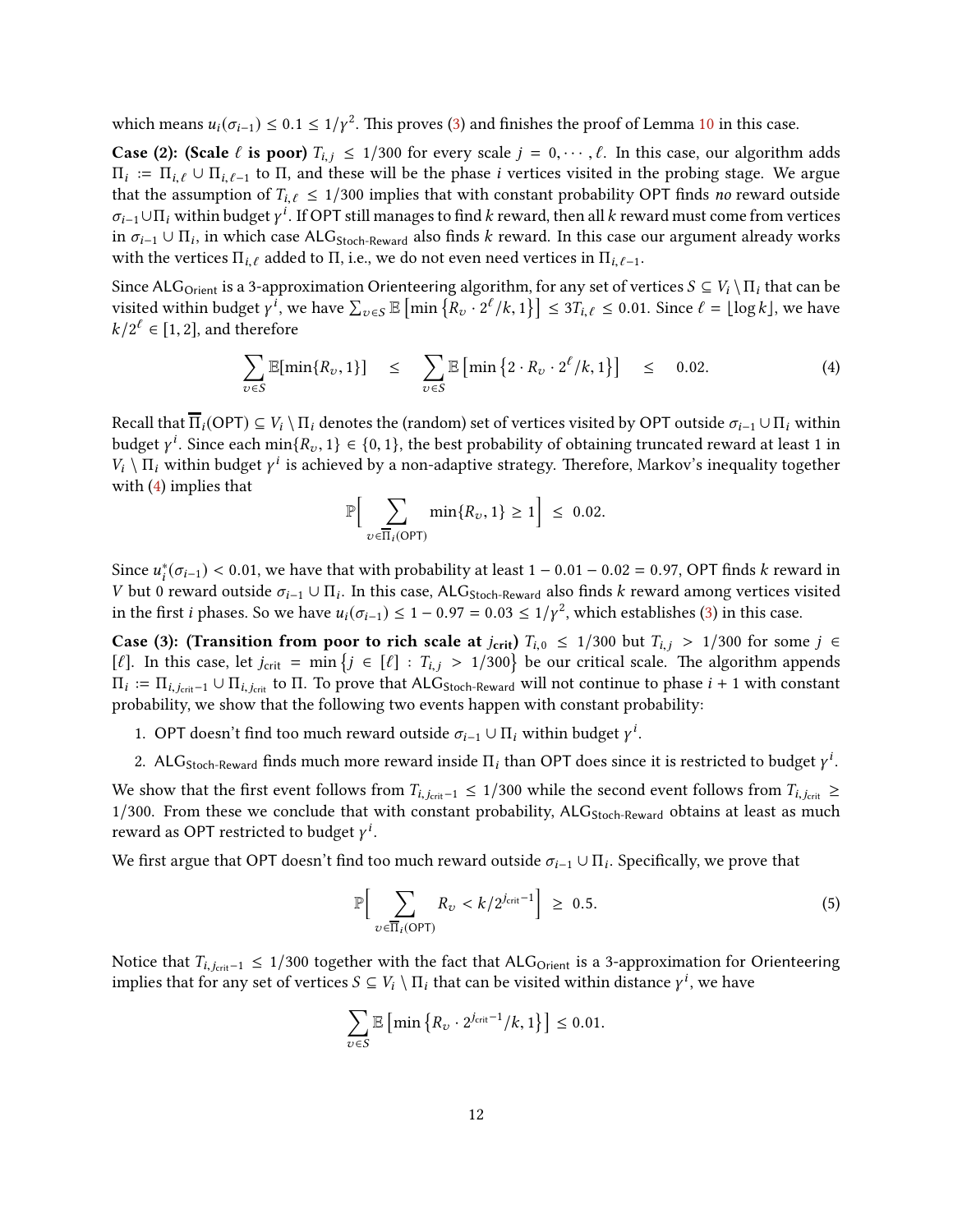Since the random variables min  $\{R_v \cdot 2^{j_{\text{crit}}-1}/k, 1\}$  ∈ [0, 1], applying Lemma [8](#page-8-1) we have

$$
\mathbb{P}\Big[\sum_{v \in \overline{\Pi}_i(\text{OPT})} \min\big\{R_v \cdot 2^{j_{\text{crit}}-1}/k, 1\big\} \ge 1\Big] \quad \le \quad 2\exp\left(-\frac{0.99^2/2}{0.01 + 0.99/3}\right) \quad \le \quad 0.5,
$$

which immediately implies [\(5\)](#page-12-1).

Now we argue that inside  $\Pi_i$ , we find much more reward than OPT does when it's restricted to budget  $\gamma^i$ . Specifically, we prove that

<span id="page-13-1"></span>
$$
\mathbb{P}\Big[\sum_{v \in \Pi_i \setminus \Pi_i(\text{OPT})} R_v \ge k/2^{j_{\text{crit}}-1}\Big] \ge 0.8,\tag{6}
$$

where recall that  $\Pi_i(OPT) \subseteq \Pi_i$  is the (random) set of vertices visited by OPT inside  $\Pi_i$  within budget  $\gamma^i$ . Notice that  $T_{i,j_{\text{crit}}} > 1/300$  together with Lemma [9](#page-9-1) implies that

$$
\sum_{v \in \Pi_i \setminus \Pi_i(\text{OPT})} \mathbb{E}[\min\{R_v \cdot 2^{j_{\text{crit}}}/k, 1\}] \ge (6000 - 1) \cdot (T_{i, j_{\text{crit}}} - \epsilon) - \epsilon \ge 19.
$$

Applying Chernoff bound (Theorem [5\)](#page-6-5), we have

$$
\mathbb{P}\Big[\sum_{v \in \Pi_i \backslash \Pi_i(\text{OPT})} \min\{R_v \cdot 2^{j_{\text{crit}}}/k, 1\} \ge 2\Big] \ge 0.8,
$$

which implies [\(6\)](#page-13-1).

Now we complete the proof of [\(3\)](#page-11-1) in this final case. From [\(5\)](#page-12-1) and [\(6\)](#page-13-1) and our assumption that  $u_i^*(\sigma_{i-1})$  < 0.01, we have that with probability at least  $1 - 0.5 - 0.2 - 0.01 \ge 1/4$ , all the following three events hold: (1)  $\sum_{v \in \overline{\Pi}_i(\text{OPT})} R_v < k/2^{j_{\text{crit}}-1}$ , (2)  $\sum_{v \in \Pi_i \setminus \Pi_i(\text{OPT})} R_v \ge k/2^{j_{\text{crit}}-1}$ , and (3) OPT obtains at least k reward within budget  $\gamma^i.$  When all these three events hold, ALG $_{\rm Stoch\text{-}Reward}$  also finds at least  $k$  reward before visiting any vertex from phase *i* + 1. Therefore,  $u_i(\sigma_{i-1}) \leq 3/4 \leq 1/\gamma^2$ , and this completes the proof of Lemma [10.](#page-11-0)  $\Box$ 

## <span id="page-13-0"></span>5 Stoch-Cost k-TSP

In this section we prove Theorem [2,](#page-3-1) which is restated below for convenience. Throughout this section, we will remove the restriction that a vertex  $v$  can only be selected if we are currently at  $v$  because this is equivalent to the original problem up to a factor of 2.

**Theorem 2.** There is a non-adaptive  $O(1)$ -approximation algorithm for the Stoch-Cost k-TSP problem.

Recall, an additional challenge for Stoch-Cost k-TSP is that there is no obvious way to truncate the cost distributions  $C_v$ , even if the remaining target  $k^\prime$  is known. Truncating at the "average" cost per remaining reward (i.e.,  $\mathbb{P}[C_v \le O(\gamma^i/k')]$ ) will fail when some vertices in the optimal tour have costs much smaller than  $O(y^i/k')$ , while the other vertices have much higher costs. We overcome this by considering  $\mathbb{P}[C_v \leq$  $O(y^i/2^j)$ ] for all possible scales  $j \in \{0, \dots, i \cdot \log y + \log n\}$ . To identify a "critical" scale, we evaluate the maximum target a tour at a given scale can get with constant probability within cost budget  $2^i$ . We show this can be approximately computed via dynamic programming.

The rest of this section is devoted to proving Theorem [2.](#page-3-1)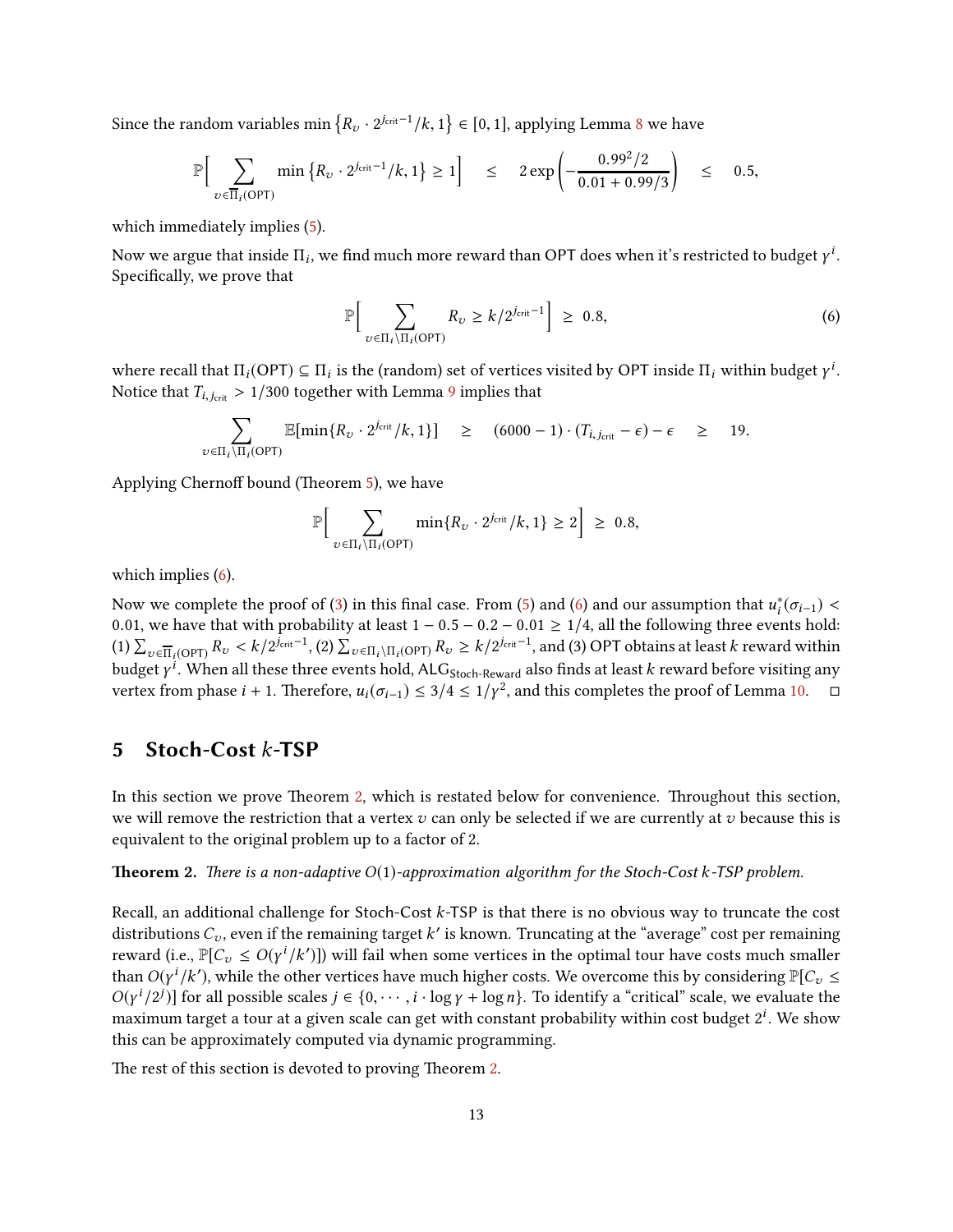#### 5.1 The Algorithm

Our algorithm ALG<sub>Stoch-Cost</sub> for Stoch-Cost k-TSP is given in Algorithm [4.](#page-15-0) ALG<sub>Stoch-Cost</sub> is an instantiation of our Meta-Algorithm ALG<sub>Meta</sub> in Algorithm [1](#page-7-0) by setting the phase parameter  $\gamma = 1.1$  and number of repetitions C = 6000. The number of scales in phase  $i \ge 0$  will be  $\ell_i = |i \cdot \log \gamma + \log n|$ . (Notice, unlike Stoch-Reward  $k$ -TSP, the number of scales changes with phase.) For scale  $j$  in phase  $i$ , we set a random variable  $X_v^j$  for vertex  $v \in V \setminus \Pi$  in ALG<sub>Meta</sub> to be the indicator variable that cost  $C_v \leq \gamma^i/2^j$ .

We identify a "critical" scale  $\tilde{j}_{\text{crit}}$  as follows: For any phase  $i \geq 0$  and scale  $j \in \{0, \dots, \ell_i\}$ , define  $Y_{i,j} \in \mathbb{Z}_{\geq 0}$ to be the maximum number of vertices that can be selected from  $\Pi_{i,j} \cup \Pi_{i,j-1}$  with probability at least 0.2 within cost budget 3 $\gamma^i$ . Ideally, we want to compute  $Y_{i,j}$  for every scale  $j \in \{0, \dots, \ell_i\}$  and set the critical scale to be the one that maximizes  $Y_{i,j}$ . Unfortunately,  $Y_{i,j}$  cannot be computed efficiently as the corresponding problem is NP-Hard. To get around this issue, we compute an approximate value  $Y_{i,j}$  in Step [15](#page-15-1) of ALG<sub>Stoch-Cost</sub> via a dynamic programming sub-procedure ALG<sub>DP</sub>. We discuss the details of ALG<sub>DP</sub> in Section [5.3,](#page-19-0) where we prove the following Lemma [11](#page-14-0) which roughly says that the  $Y_{i,j}$  computed by ALG $_{\rm Stoch-Cost}$  is a reasonably good approximation of  $Y_{i,j}.$ 

<span id="page-14-0"></span>**Lemma 11.** For any phase  $i \geq 0$  and any scale  $j \in \{0, \dots, \ell_i\}$ , the approximate value  $\widetilde{Y}_{i,j}$  computed in Step [15](#page-15-1) of ALG<sub>Stoch-Cost</sub> satisfies that (1)  $\widetilde{Y}_{i,j} \ge Y_{i,j}$ , and (2)  $\widetilde{Y}_{i,j}$  vertices can be selected from  $\Pi_{i,j} \cup \Pi_{i,j-1}$ within cost budget  $6y<sup>i</sup>$  with probability at least 0.2.

After computing  $\widetilde{Y}_{i,j}$  for each scale  $j \in \{0, \dots, \ell_i\}$ , we simply set  $\widetilde{j}_{\text{crit}}$  to be the scale that maximizes  $\widetilde{Y}_{i,j}$ and add the two tours corresponding to scales  $\widetilde{j}_{\text{crit}} - 1$  and  $\widetilde{j}_{\text{crit}}$  into  $\Pi$ .

In the probing stage, the Stopping Criterion is natural: we stop whenever the number of selected vertices reaches k. The selection process needs some care since not all vertices visited in the previous phases are selected. Our algorithm therefore runs two selection processes consecutively: In Selection-Process 1, we select as many unselected vertices from those visited in the previous phases within total cost  $\gamma^i$ . This is to ensure that we select from  $\sigma_{i-1}$  at least as many vertices as OPT restricted to budget  $\gamma^i$ . In Selection-Process 2, we select as many vertices as possible from  $\Pi_i$  within total cost 6 $\gamma^i$ . The above Lemma [11](#page-14-0) guarantees that at least  $Y_{i,\widetilde{j}_{\rm crit}}$  vertices can be selected in this process with probability at least 0.2.

### 5.[2](#page-3-1) Proof of Theorem 2

Recall from Section [3.1](#page-6-4) that to prove Theorem [2,](#page-3-1) we only need to prove the precondition in Lemma [7.](#page-7-2) The remainder of this section proves this precondition for ALG<sub>Stoch-Cost</sub> as stated in the following Lemma [12.](#page-14-1)

<span id="page-14-1"></span>**Lemma 12.** For  $\gamma = 1.1$ , any phase  $i > 0$  in the probing stage of Stoch-Cost k-TSP satisfies

$$
u_i(\sigma_{i-1}) \le 100u_i^*(\sigma_{i-1}) + \frac{u_{i-1}(\sigma_{i-1})}{\gamma^2}.
$$
\n(7)

Before proving Lemma [12,](#page-14-1) we need some notation.

Notation. For any (possibly adaptive) algorithm ADAP, we say ADAP has a *distance budget* of B if it is allowed to travel a total distance of at most  $B$ ; we say ADAP has a cost budget of  $B$  if it is allowed to select vertices up to a total cost of B; we say ADAP has a *total budget* of B if its total distance travelled *plus* the total cost of selecting vertices is restricted to be at most B. An algorithm satisfying a budget constraint is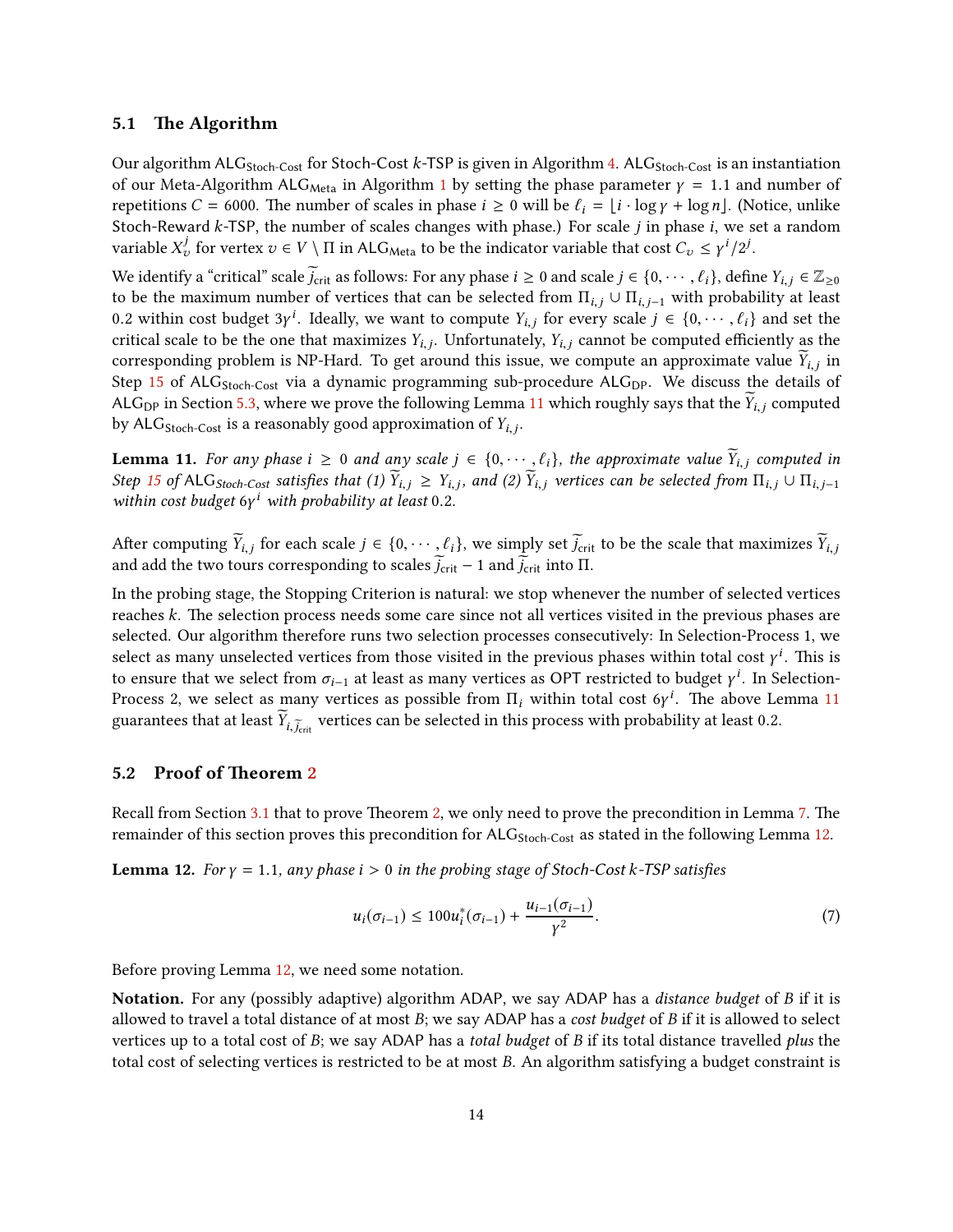<span id="page-15-0"></span>Algorithm 4:  $ALG<sub>Stoch-Cost</sub>$  for Stoch-Cost k-TSP problem

<span id="page-15-1"></span>1 Pre-processing stage: 2 set  $\gamma \leftarrow 1.1, \epsilon \leftarrow 1/10^5, \Pi \leftarrow \emptyset$  and  $C \leftarrow 6000$ ; 3 for *phase*  $i = 0, 1, \cdots$  do 4 set  $\Pi_{i-1} \leftarrow \emptyset$ ; 5 **for** scale  $j = 0, \dots, \ell_i$ , where  $\ell_i = \lfloor i \cdot \log \gamma + \log n \rfloor$  do 6 set profit  $w_v^j = \mathbb{P}[C_v \leq \gamma^i/2^j] \cdot 1[v \in V \setminus \Pi]$ ; /\* Scale j "truncates" at  $\gamma^i/2^{j-i}$  $\begin{array}{c} \n\mathbf{z} \\
\mathbf{s} \\
\mathbf{s} \\
\mathbf{s} \\
\mathbf{s} \\
\mathbf{s} \\
\mathbf{s} \\
\mathbf{s} \\
\mathbf{s} \\
\mathbf{s} \\
\mathbf{s} \\
\mathbf{s} \\
\mathbf{s} \\
\mathbf{s} \\
\mathbf{s} \\
\mathbf{s} \\
\mathbf{s} \\
\mathbf{s} \\
\mathbf{s} \\
\mathbf{s} \\
\mathbf{s} \\
\mathbf{s} \\
\mathbf{s} \\
\mathbf{s} \\
\mathbf{s} \\
\mathbf{s} \\
\mathbf{s} \\
\mathbf{s} \\
\mathbf{s} \\
\mathbf{s} \\
\mathbf{s} \\
\mathbf{s} \\
\mathbf{s} \\
\mathbf{s} \\
\mathbf{s} \\$  $\frac{1}{2}$  Constant repetitions of ALG Bicrit-Orient \*/ 9 do 10 use ALG<sub>Bicrit-Orient</sub> to find tour  $\pi_{i,j,s}$  with budget  $\gamma^i$ , profit  $\{w^j_v\}_{v \in V}$  and error  $\epsilon$ ; 11 **append tour**  $\pi_{i,j,s}$  to  $\Pi_{i,j}$ , i.e.,  $\Pi_{i,j} \leftarrow \Pi_{i,j} \circ \pi_{i,j,s}$ ; 12 **reset**  $w_v^j = 0$  for  $v \in \Pi_{i,j}$ ;  $13$  end 14 /\* Approximately compute the maximum number of vertices that can be selected from  $\Pi_{i,j}\cup \Pi_{i,j-1}$  within cost budget  $3\gamma^i$  and with probability at least 0.2  $^*/$ 15 find the largest integer  $\widetilde{Y}_{i,j} \le n$  such that  $\mathsf{ALG}_{\mathsf{DP}}(\widetilde{Y}_{i,j}, 3\gamma^i, \Pi_{i,j} \cup \Pi_{i,j-1}) \ge 0.2$ ; 16 end 17 /\* Identify a "critical" scale \*/ 18 set  $\widetilde{j}_{\text{crit}} \leftarrow \arg \max_j \widetilde{Y}_{i,j}$  and  $\Pi_i \leftarrow \Pi_{i,\widetilde{j}_{\text{crit}}} \cup \Pi_{i,\widetilde{j}_{\text{crit}}-1}$ ; 19  $\Box$  append tour  $\Pi_i$  to  $\Pi$ , i.e.,  $\Pi \leftarrow \Pi \circ \Pi_i$ ; 20 end 21 22 Probing stage: 23 for *phase*  $i = 0, 1, \cdots$  do<br>24 set  $\sigma_{i-1} \leftarrow \bigcup_{i=0}^{i-1} \Pi_i$ ; 24 set  $\sigma_{i-1} \leftarrow \bigcup_{t=0}^{i-1} \Pi_t$ ; 25 visit vertices in the order of  $\Pi_i$  and apply the following selection and stopping criteria; 26 /\* Select (unselected) vertices visited in previous phases \*/ 27 Selection-Process 1: select as many vertices as possible from  $\sigma_{i-1}$  within total cost  $\gamma^i$ ; 28  $\frac{1}{28}$  /\* Select vertices visited in the current phase  $\frac{1}{2}$  / 29 Selection-Process 2: select as many vertices as possible from  $\Pi_i$  within total cost 6 $\gamma^i$  ; 30 Stopping Criterion: total number of vertices selected reaches  $k$ ; 31 end 32 Return the set of selected vertices

15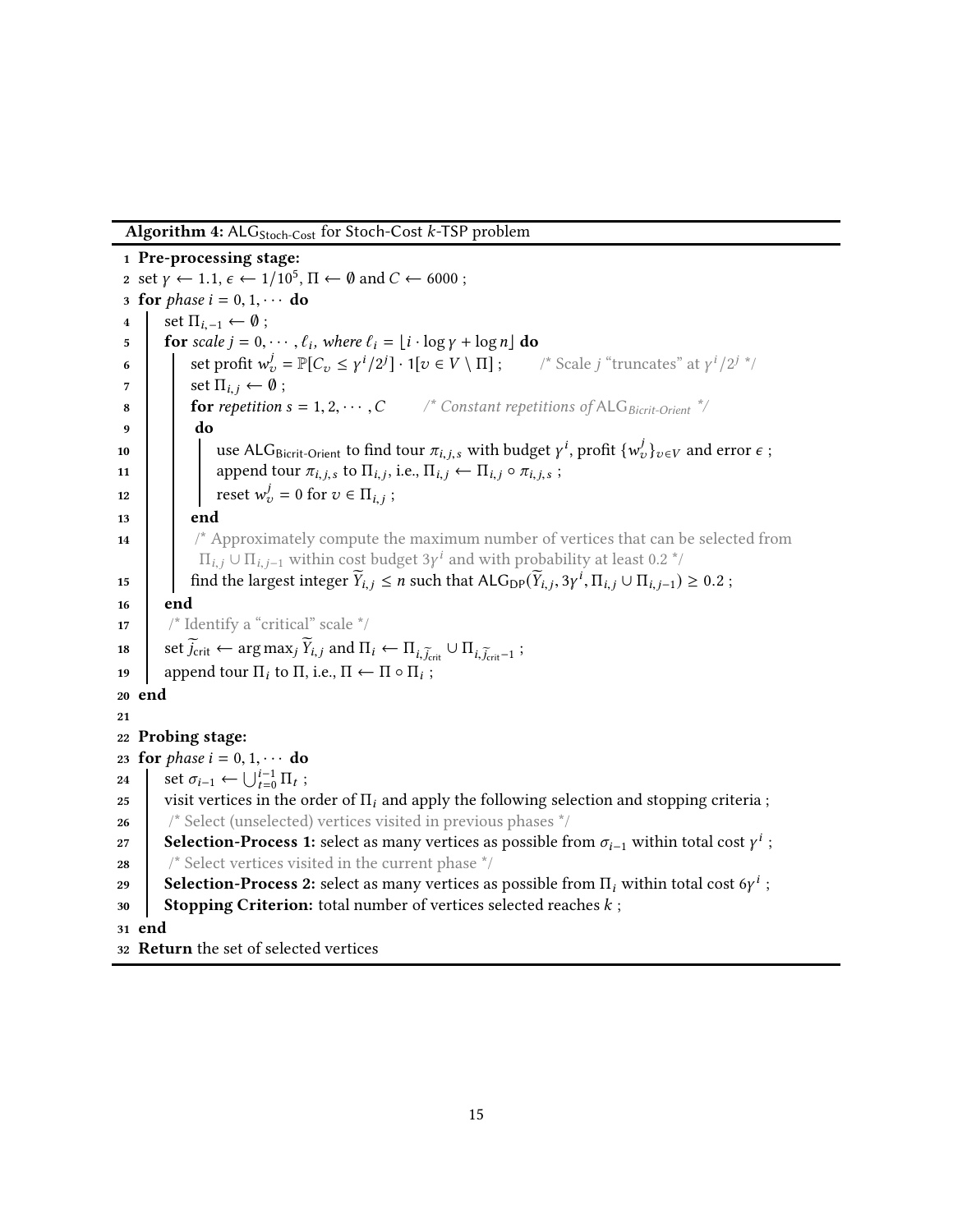said to be *within* that budget. For any phase *i*, denote  $V_i := V \setminus \sigma_{i-1}$  the set of vertices in the remaining graph where vertices in  $\sigma_{i-1}$  are excluded. For any fixed outcome  $\sigma_{i-1}$  and any target  $Y \in \mathbb{Z}_{\geq 0}$ , denote  $p_{i,\,Y}^*(\sigma_{i-1})$  the probability that OPT selects at least  $Y$  vertices from  $V_i$  within total budget  $\gamma^i$  and  $p_{i,\,Y}(\sigma_{i-1})$ the probability that the tour  $\Pi_i \subseteq V_i$  found by ALG<sub>Stoch-Cost</sub> contains Y vertices which can be selected within cost budget  $6y^i$ .

The proof of Lemma [12](#page-14-1) relies on the following Lemma [13,](#page-16-0) which says that if OPT selects Y vertices in  $V_i$ within total budget  $\gamma^i$  with probability at least 0.9, then we can select Y vertices in  $\Pi_i$  within cost budget  $6y<sup>i</sup>$  with probability at least 0.2. The proof of Lemma [12](#page-14-1) from Lemma [13](#page-16-0) is standard, see Appendix [C.](#page-22-0)

<span id="page-16-0"></span>**Lemma 13.** For any phase i ≥ 0, any target  $Y \in \mathbb{Z}_{\geq 0}$  and any outcome  $\sigma_{i-1}$  of vertices visited in the previous *i* − 1 *phases, if*  $p_{i, Y}^*(\sigma_{i-1}) \ge 0.9$  *then we have*  $p_{i, Y}(\sigma_{i-1}) \ge 0.2$ *.* 

We need some notation to prove Lemma [13.](#page-16-0)

**Notation.** We say a vertex  $v \in V$  is *qualified* for scale  $j \in \{0, \dots, \ell_i\}$  if its cost  $C_v \leq \gamma^i/2^j$ . For each scale  $j \in \{0,\cdots,\ell_i\}$ , denote  $\pi^*_{i,j}$  the optimal Orienteering tour in  $V_i\setminus\Pi_{i,j}$  with budget  $\gamma^i$  where each vertex  $v \in \mathbb{R}$  $V_i \setminus \Pi_{i,j}$  has profit  $\mathbb{P}[C_v \leq \gamma^i/2^j]$ . Define  $T_{i,j}^* := \sum_{v \in \pi_{i,j}^*} \mathbb{P}[C_v \leq \gamma^i/2^j]$  and  $T_{i,j} := \sum_{v \in \Pi_{i,j}} \mathbb{P}[C_v \leq \gamma^i/2^j]$  to be the total Orienteering profit of tour  $\pi_{i,j}^*$  and  $\Pi_{i,j},$  respectively. Denote  $\overline\Pi_{i,j}(\mathsf{OPT})\subseteq V_i\setminus(\Pi_{i,j}\cup\Pi_{i,j-1})$  the (random) set of vertices visited by OPT outside  $\sigma_{i-1}\cup(\Pi_{i,j}\cup\Pi_{i,j-1})$  within total budget  $\gamma^i$ , and  $\Pi_{i,j}$ (OPT)  $\subseteq$  $\Pi_{i,j}\cup\Pi_{i,j-1}$  the (random) set of vertices visited by OPT inside  $\Pi_{i,j}\cup\Pi_{i,j-1}$  within total budget  $\gamma^i.$ 

Intuition. We discuss our high-level proof strategy for Lemma [13.](#page-16-0) Our arguments again rely on the notion of "richness". Recall from above that  $T_{i,j}$  denotes the Orienteering profit of tour  $\Pi_{i,j}$  at scale j. We call a scale j "rich" if  $T_{i,j} \geq Y$  and otherwise "poor". A scale j being poor roughly (but not quite) indicates that OPT cannot find enough low-cost vertices qualified for scale j outside the tour  $\Pi_{i,j}$ . A scale j being rich implies that  $\Pi_{i,j}$  contains enough vertices that are qualified for scale j, which is an immediate consequence of Jogdeo-Samuels inequality (Theorem [3\)](#page-5-1). We plan to find a critical scale  $j_{\text{crit}}$  that corresponds to the transition from rich to poor scales. Notice that such a critical scale *j<sub>crit</sub>* might be different from the critical scale  $j_{\text{crit}}$  found by our algorithm, but we show that it suffices to argue about  $j_{\text{crit}}$  since  $j_{\text{crit}}$  is only better.

To argue about  $j_{\rm crit}$ , we consider the tours corresponding to both scales  $j_{\rm crit}$  and  $j_{\rm crit}$ −1. Roughly we use the poor scale *j<sub>crit</sub>* to argue that OPT cannot find enough low-cost vertices outside these tours and we use the rich scale  $j_{\text{crit}}$  − 1 to argue that we have enough replacements for these low-cost vertices without paying too much cost. Our final analysis is a case analysis depending on whether the transition ever happens or not. The proof here is more involved than that in Section [4](#page-9-0) as we also need to take into account the amount of Orienteering profit outside the  $C = 6000$  repetitions of ALG<sub>Bicrit-Orient</sub> for each scale *j*.

**Proof of Lemma [13.](#page-16-0)** Recall that for any phase  $i \ge 0$  and scale  $j \in \{0, \dots, \ell_i\}$ , we defined  $Y_{i,j}$  to be the maximum number of vertices that can be selected from  $\Pi_{i,j} \cup \Pi_{i,j-1}$  with probability at least 0.2 within cost budget 3 $\gamma^i$ . We show in the following that  $p^*_{i,Y}(\sigma_{i-1}) \geq 0.9$  implies there exists a "critical" scale  $j_{\text{crit}} \in \{0, \dots, \ell_i\}$  with  $Y_{i,j_{\text{crit}}} \geq Y$ . This critical scale  $j_{\text{crit}}$  might be different from the critical scale  $\tilde{j}_{\text{crit}}$ identified by ALG<sub>Stoch-Cost</sub>. But since  $\widetilde{j}_{\text{crit}}$  maximizes  $\widetilde{Y}_{i,j}$  among all scales  $j \in \{0, \dots, \ell_i\}$ , it follows from property (1) in Lemma [11](#page-14-0) that  $Y_{i,\widetilde{f}_{\text{crit}}} \geq Y_{i,j_{\text{crit}}} \geq Y_{i,j_{\text{crit}}} \geq Y$ . Now using property (2) in Lemma 11 we have that  $\widetilde{Y}_{i,\widetilde{j}_{\text{crit}}} \geq Y$  vertices can be selected from  $\Pi_{i,\widetilde{j}_{\text{crit}}} \cup \Pi_{i,\widetilde{j}_{\text{crit}}-1}$  within cost budget 6γ<sup>*i*</sup> with probability at least 0.2. It follows that  $p_{i,Y}(\sigma_{i-1}) \ge 0.2$ . Therefore, the existence of a critical scale j<sub>crit</sub> with  $Y_{i,j_{crit}} \ge Y$ would imply Lemma [13.](#page-16-0)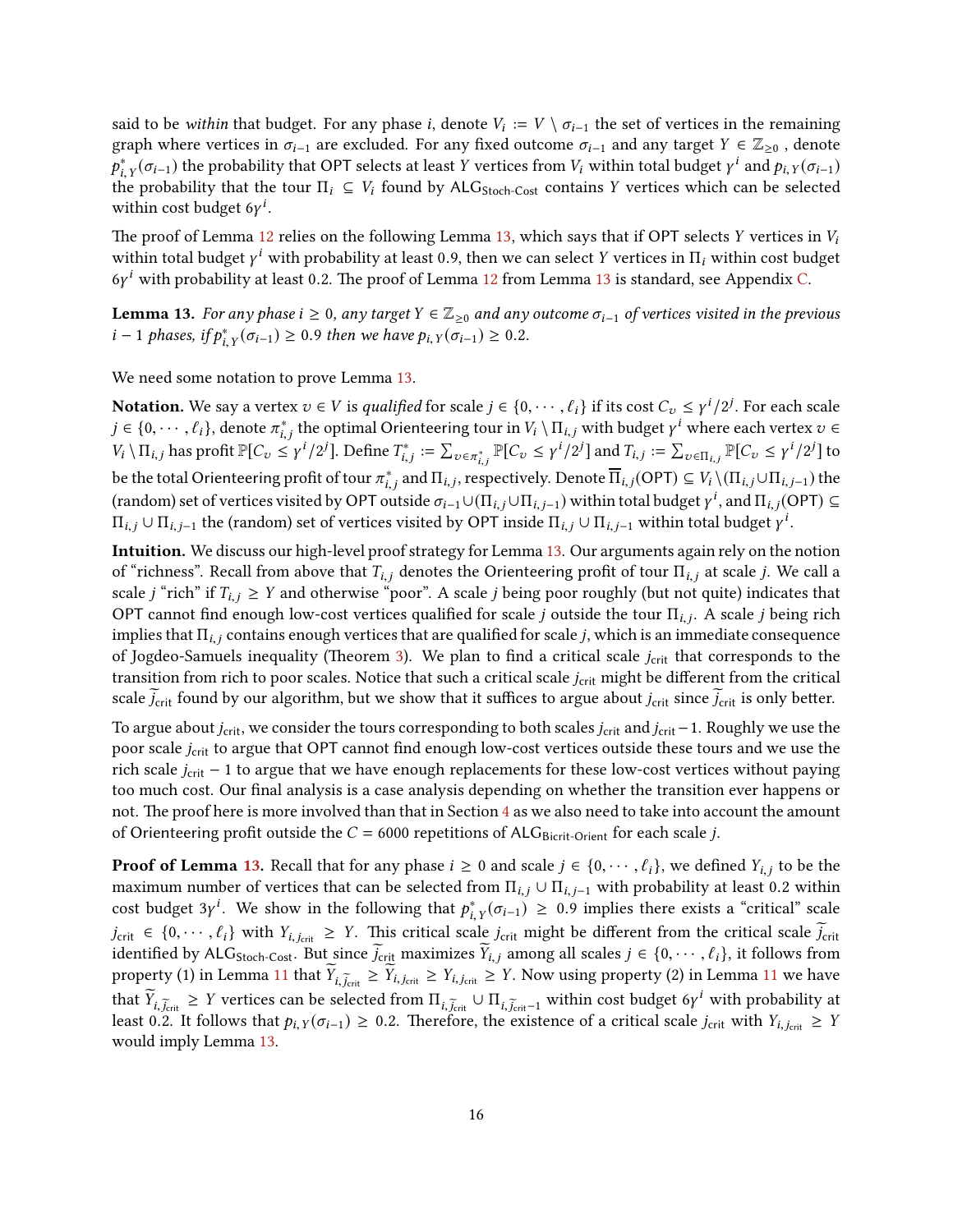In the following, we consider three different cases and prove the existence of such a critical scale  $j_{\text{crit}}$  with  $Y_{i, j_{\text{crit}}} \geq Y$  in each case.

**Case (1): (Scale 0 is poor)**  $T_{i,0} < Y$ . We show in this case that  $p_{i,Y}^*(\sigma_{i-1}) \ge 0.9$  implies that scale 0 is a "critical" scale with  $Y_{i,0} \geq Y$ . Notice that any vertex  $v \in V_i$  not qualified for scale 0 has cost  $C_v > \gamma^i$ . Therefore, OPT cannot select any vertex that is not qualified for scale 0 within total budget  $\gamma^i$ .

We start by showing that  $T_{i,0}^* \leq 0.1$ . To prove this, we assume for the purpose of contradiction that  $T_{i,0}^* > 0.1$ . It follow from Lemma [8](#page-8-1) that

<span id="page-17-0"></span>
$$
\mathbb{P}\Big[\left|\left\{v \in \overline{\Pi}_{i,0}(\text{OPT}) : C_v \le \gamma^i\right\}\right| \le 200T_{i,0}^*\Big] \ge 0.9. \tag{8}
$$

From Lemma [9](#page-9-1) we have that

$$
\sum_{v \in \Pi_{i,0} \backslash \Pi_{i,0}(\text{OPT})} \mathbb{P}[C_v \leq \gamma^i] \geq (6000 - 1) \cdot (T_{i,0}^* - \epsilon) - \epsilon \geq 5000 T_{i,0}^*.
$$

So it follows from Chernoff bound (Theorem [5\)](#page-6-5) that

$$
\mathbb{P}\Big[\left|\left\{v \in \Pi_{i,0} \setminus \Pi_{i,0}(\text{OPT}) : C_v \leq \gamma^i\right\}\right| \geq 500T_{i,0}^*\Big] \geq 0.9. \tag{9}
$$

Since  $T_{i,0}$  < Y, from Theorem [3](#page-5-1) we have that

<span id="page-17-2"></span><span id="page-17-1"></span>
$$
\mathbb{P}\Big[\left|\left\{v \in \Pi_{i,0} : C_v \le \gamma^i\right\}\right| \le Y\Big] \ge 0.5. \tag{10}
$$

Now we count the number of vertices found by OPT that are qualified for scale 0 within total budget  $\gamma^i$ . It follows from union bound that with probability at least 0.2, all three events in [\(8\)](#page-17-0), [\(9\)](#page-17-1) and [\(10\)](#page-17-2) hold, in which case OPT finds at most  $Y - 300T_{i,0}^*$  vertices qualified for scale 0 within total budget  $\gamma^i$ . Therefore, in order to select at least Y vertices, OPT needs to select vertices that are not qualified for scale 0 within total budget  $\gamma^i$ , which is a contradiction to the assumption that  $p_{i, Y}^*(\sigma_{i-1}) \geq 0.9$ .

Therefore we must have  $T_{i,0}^* \leq 0.1$ . Applying Markov's inequality, the probability that OPT finds any vertex qualified for scale 0 in  $V_i \setminus \Pi_{i,0}$  is upper bounded by  $T_{i,0}^* \leq 0.1$ . When this happens and when OPT selects Y vertices within total budget  $\gamma^i$ , all vertices selected by OPT are from  $\Pi_{i,0}$ . Therefore, with probability at least  $p_{i, Y}^*(\sigma_{i-1}) - 0.1 \ge 0.8$ , we can select Y vertices from  $\Pi_{i,0}$  within cost budget  $\gamma^i$  which implies that  $Y_{i,0} \geq Y$ .

**Case (2):** (All scales are rich)  $T_{i,j} \geq Y$  for every scale  $j = 0, \dots, \ell_i$ . In this case we show that  $\ell_i$  is a "critical" scale with  $Y_{i,\ell_i} \geq Y$ . Notice that selecting any Y vertices qualified for scale  $\ell_i$  has cost at most  $Y \cdot \gamma^{i}/2^{\ell_{i}} \leq 2 \leq 6\gamma^{i}$ . Since  $T_{i,\ell_{i}} \geq Y$ , it follows from Theorem [3](#page-5-1) that with probability no less than 0.5, at least Y vertices in  $\Pi_{i,\ell_i}$  are qualified for scale  $\ell_i$  (notice we don't even need the tour  $\Pi_{i,\ell_i-1}$  in this case). This implies that  $Y_{i, \ell_i} \geq Y$ .

**Case (3): (Transition from rich to poor scale at**  $j_{\text{crit}}$ **)**  $T_{i,0} \geq Y$  but  $T_{i,j} < Y$  for some  $j \in [\ell_i]$ . In this case, let  $j_{\text{crit}} = \arg \min_j \{j \in [\ell_i] : T_{i,j} < Y\}$ . We show in the following that  $j_{\text{crit}}$  is a "critical" scale with  $Y_{i,j_{\text{crit}}} \geq Y$ . To prove this, we show that the following two events happen with constant probability:

1.  $T_{i,j_{\text{crit}}}$  < Y implies that OPT doesn't find enough vertices *qualified* for scale  $j_{\text{crit}}$ . This gives a lower bound on the cost of the set of vertices selected by OPT within total budget  $\gamma^i$ .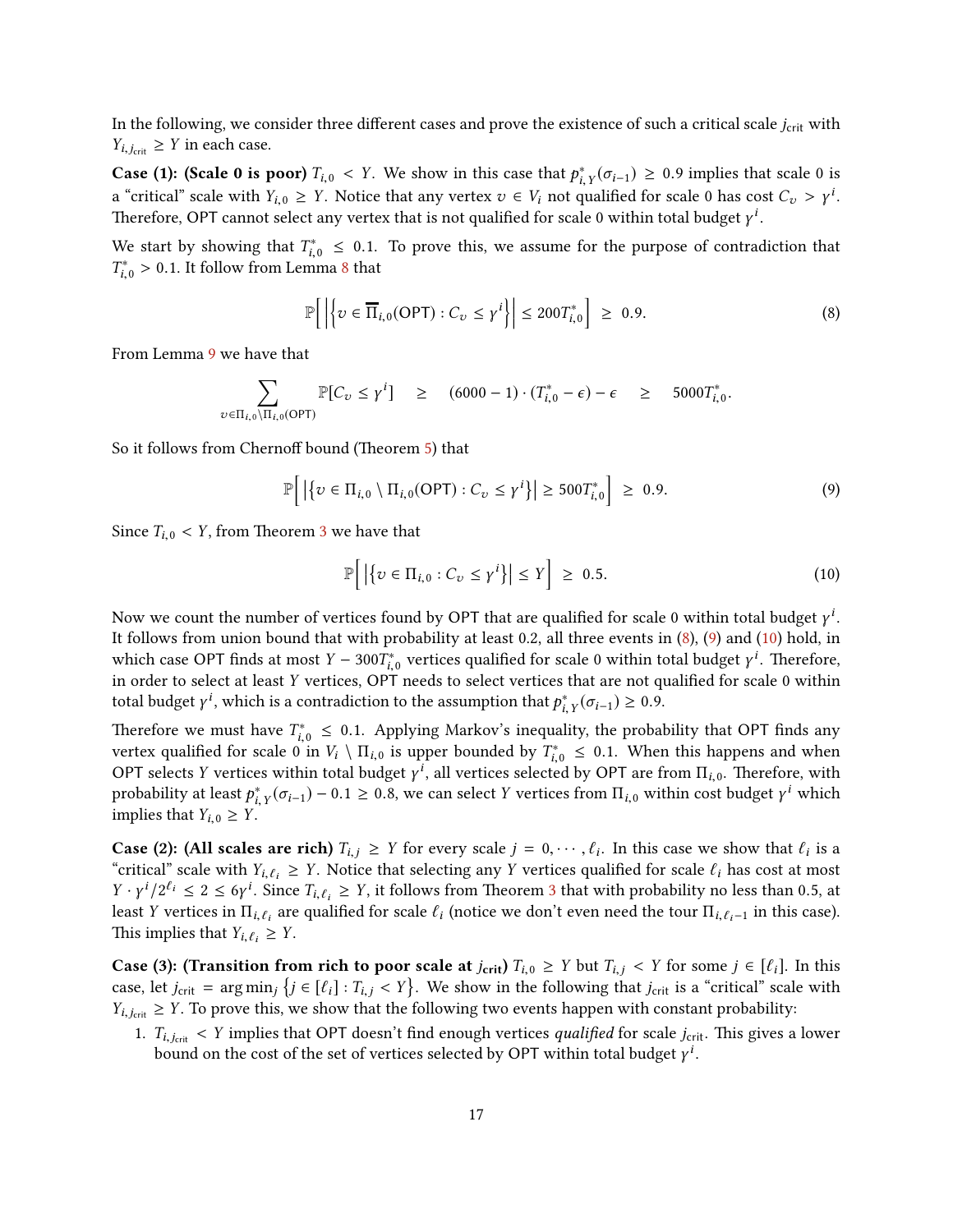2.  $T_{i,j_{crit}-1} \geq Y$  implies that ALG<sub>Stoch-Cost</sub> finds enough vertices *qualified* for scale  $j_{crit} - 1$ . This can be used to upper bound the cost of  $ALG<sub>Stoch-Cost</sub>$ .

We first consider the sub-case where  $T_{i,j_{\text{crit}}}^* \leq 0.1$ . This is the case where not many vertices qualified for scale j<sub>crit</sub> can be found outside  $\Pi_{i,j_{\text{crit}}} \cup \Pi_{i,j_{\text{crit}}-1}$ . In this case, we have  $\sum_{v \in \overline{\Pi}_{i,j_{\text{crit}}}(OPT)} \mathbb{P}[C_v \leq \gamma^i/2^{j_{\text{crit}}}] \leq T^*_{i,j_{\text{crit}}}.$ It follows from Markov's inequality that with probability at least 0.9, OPT finds no vertex in  $V_i \setminus (\Pi_{i,j_{crit}} \cup$  $\Pi_{i,j_{\text{crit}}-1}$ ) that is qualified for scale  $j_{\text{crit}}$ , in which case any vertex  $v \in V_i \setminus (\Pi_{i,j_{\text{crit}}} \cup \Pi_{i,j_{\text{crit}}-1})$  selected by OPT has cost  $C_v > \gamma^i / 2^{j_{\text{crit}}}$ . Since  $T_{i,j_{\text{crit}}-1} \geq Y$ , it follows from Theorem [3](#page-5-1) that with probability at least 0.5, we have  $\left|\left\{v \in \Pi_{i,j_{crit}} \cup \Pi_{i,j_{crit}-1} : C_v \leq \gamma^i/2^{j_{crit}-1}\right\}\right| \geq Y$ . Furthermore,  $p_Y^* \geq 0.9$  implies that with probability at least 0.9, OPT selects  $Y$  vertices within total budget  $\gamma^i$ . It follows from union bound that all three events above happen with probability at least 0.2, in which case we can select Y vertices from  $\Pi_{i,j_{\text{crit}}} \cup \Pi_{i,j_{\text{crit}}-1}$ within cost budget  $2\gamma^i$ . This implies that  $Y_{i,j_{\text{crit}}} \geq Y$ .

Now we deal with the other sub-case where  $T^*_{i,j_{\rm crit}}>0.1.$  This represents the situation where many vertices qualified for scale j<sub>crit</sub> can be found outside  $\Pi_{i,j_{\text{crit}}} \cup \Pi_{i,j_{\text{crit}}-1}$ . Roughly, Lemma [8](#page-8-1) implies in this case that OPT finds at most 200 $T^*_{i,j_{\text{crit}}}$  low-cost vertices in  $V_i \setminus (\Pi_{i,j_{\text{crit}}} \cup \Pi_{i,j_{\text{crit}}-1})$ . In general, these vertices might have very tiny cost. However, we show in the following Claim [14](#page-18-0) that increasing the cost of each one of these low-cost vertices to  $\gamma^i/2^{j_{\text{crit}}}$  will increase their total cost by at most  $O(\gamma^i)$ . This allows us to lower bound the cost of the set of vertices selected by OPT within total budget  $\gamma^i$ .

<span id="page-18-0"></span>**Claim 14.** We have  $200T^*_{i,j_{crit}} \cdot \gamma^i/2^{j_{crit}} \leq \gamma^i/2$ .

Before proving Claim [14,](#page-18-0) we complete the proof of Lemma [13.](#page-16-0) Since  $T^*_{i,j_{\rm crit}} > 0.1$ , from Lemma [8](#page-8-1) we have

<span id="page-18-1"></span>
$$
\mathbb{P}\bigg[\bigg|\bigg\{v\in\overline{\Pi}_{i,j_{\text{crit}}}\text{(OPT)}:C_v\leq\gamma^i/2^{j_{\text{crit}}}\bigg\}\bigg|\leq 200T_{i,j_{\text{crit}}}^*\bigg]\,\geq\,0.9.\tag{11}
$$

Since  $T_{i,j_{crit}-1}$  ≥ Y, it follows from Theorem [19](#page-22-1) that

<span id="page-18-2"></span>
$$
\mathbb{P}\Big[\left|\left\{v \in \Pi_{i,j_{\text{crit}}} \cup \Pi_{i,j_{\text{crit}}-1} : C_v \leq \gamma^i/2^{j_{\text{crit}}-1}\right\}\right| \geq Y\Big] \geq 0.5. \tag{12}
$$

Together with the assumption that  $p_{i, Y}^* \ge 0.9$ , we have from union bound that with probability at least 0.2, both events in [\(11\)](#page-18-1) and [\(12\)](#page-18-2) hold and that OPT selects at least Y vertices within total budget  $\gamma^i$ . When all three events happen, we can replace Y –  $|\Pi_{i,j_{\text{crit}}}(\text{OPT})|$  vertices in  $\Pi_{i,j_{\text{crit}}}(\text{OPT})$  by Y –  $|\Pi_{i,j_{\text{crit}}}(\text{OPT})|$  vertices in  $(\Pi_{i,j_{\text{crit}}} \cup \Pi_{i,j_{\text{crit}}-1}) \setminus \Pi_{i,j_{\text{crit}}}$  (OPT) that are qualified for scale  $j_{\text{crit}} - 1$ . Claim [14](#page-18-0) together with [\(11\)](#page-18-1) imply that after such replacements, we reach a subset of Y vertices in  $\Pi_{i,j_{\text{crit}}} \cup \Pi_{i,j_{\text{crit}}-1}$  with total cost at most  $2(\gamma^{i} + \gamma^{i}/2) = 3\gamma^{i}$ . So we conclude that with probability at least 0.2, we can select at least Y vertices from  $\Pi_{i,j_{\rm crit}}\cup\Pi_{i,j_{\rm crit}-1}$  within cost budget 3γ $^i$ . This implies that  $Y_{i,j_{\rm crit}} ≥ Y$  and finishes the proof of Lemma [13.](#page-16-0) □ Now we are left to prove Claim [14.](#page-18-0)

 $\bf{Proof of Claim~14.}$  $\bf{Proof of Claim~14.}$  $\bf{Proof of Claim~14.}$  We consider the tour  $\Pi_{i,j_{\rm crit}}$ . Denote respectively  $\Pi'_{i,j_{\rm crit}}(\rm{OPT})\subseteq \Pi_{i,j_{\rm crit}}$  and  $\overline\Pi'_{i,j_{\rm crit}}(\rm{OPT})\subseteq \Pi$  $V_i \setminus \Pi_{i,j_{\text{crit}}}$  the (random) set of vertices visited by OPT inside and outside  $\Pi_{i,j_{\text{crit}}}$  within total budget  $\gamma^i$ . Since  $T_{i,j_{\text{crit}}} < Y$ , it follows from Theorem [3](#page-5-1) that

<span id="page-18-3"></span>
$$
\mathbb{P}\Big[\left|\left\{v \in \Pi_{i,j_{\text{crit}}} : C_v \leq \gamma^i/2^{j_{\text{crit}}} \right\}\right| \leq Y\Big] \geq 0.5. \tag{13}
$$

Since  $T^*_{i,j_{\text{crit}}} > 0.1$ , Lemma [8](#page-8-1) gives

$$
\mathbb{P}\bigg[\bigg|\bigg\{v \in \overline{\Pi}'_{i,j_{\text{crit}}}(OPT) : C_v \leq \gamma^i/2^{j_{\text{crit}}}\bigg\}\bigg| \leq 200T_{i,j_{\text{crit}}}^*\bigg] \geq 0.9. \tag{14}
$$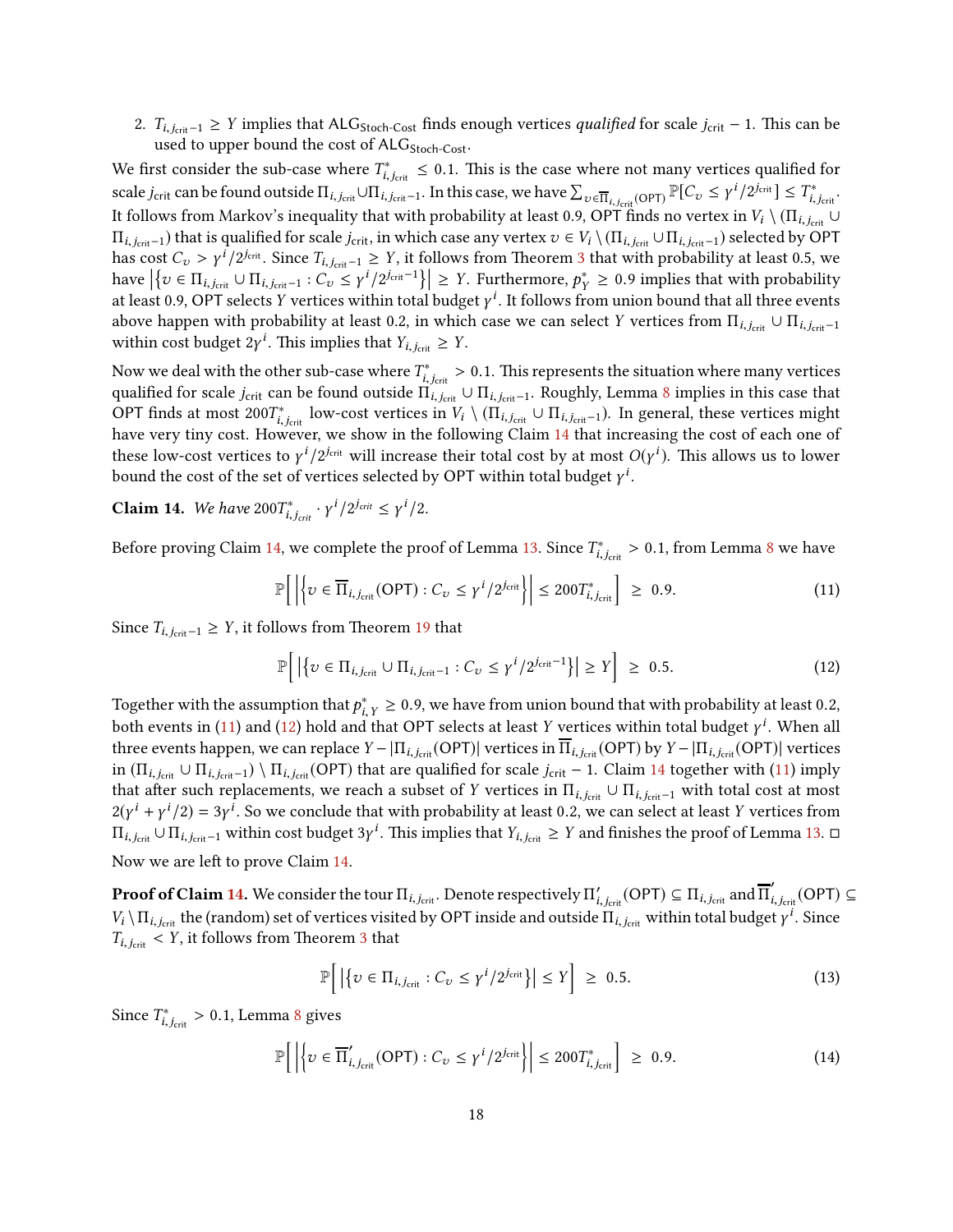Lemma [9](#page-9-1) followed by Chernoff bound gives

<span id="page-19-1"></span>
$$
\mathbb{P}\Big[\left|\left\{v \in \Pi_{i,j_{\text{crit}}} \setminus \Pi'_{i,j_{\text{crit}}}\text{(OPT)} : C_v \leq \gamma^i/2^{j_{\text{crit}}} \right\}\right| \geq 600 T_{i,j_{\text{crit}}}^* \Big] \geq 0.9. \tag{15}
$$

From the assumption that  $p^*_{i, Y} \ge 0.9$ , we have

$$
\mathbb{P}\Big[\left\{\text{OPT selects at least } Y \text{ vertices within total budget } \gamma^i\right\}\Big] \geq 0.9. \tag{16}
$$

By union bound, all four events in [\(13\)](#page-18-3)-[\(16\)](#page-19-1) happen with positive probability, in which case OPT selects at least 400 $T_{i,j_{\rm crit}}^*$  vertices that are not qualified for scale  $j_{\rm crit}$  within total budget  $\gamma^i$ . This implies that 400 $T_{i,j_{\text{crit}}}^*$  ·  $\gamma^{i}/2^{j_{\text{crit}}} \leq \gamma^{i}$  from which Claim [14](#page-18-0) immediately follows.  $\Box$ 

#### <span id="page-19-0"></span>5.3 The Dynamic Programming Sub-procedure  $ALG_{DP}$

In this section, we give our dynamic program  $ALG_{DP}$  and prove Lemma [11](#page-14-0) restated below for convenience.

**Lemma 11.** For any phase  $i \geq 0$  and any scale  $j \in \{0, \dots, \ell_i\}$ , the approximate value  $\widetilde{Y}_{i,j}$  computed in Step [15](#page-15-1) of ALG<sub>Stoch-Cost</sub> satisfies that (1)  $\widetilde{Y}_{i,j} \ge Y_{i,j}$ , and (2)  $\widetilde{Y}_{i,j}$  vertices can be selected from  $\Pi_{i,j} \cup \Pi_{i,j-1}$ within cost budget  $6y<sup>i</sup>$  with probability at least 0.2.

Recall, our dynamic program  $ALG<sub>DP</sub>$  is used to approximately compute the maximum number of vertices that can be selected from a certain tour with probability at least 0.2 within cost budget  $3\gamma^i$ . Essentially, ALG<sub>DP</sub> solves the following sub-problem: We are given a target  $T \in \mathbb{Z}_{\geq 0}$ , a budget  $B \geq 0$  and *n* independent non-negative stochastic costs. The goal is to find the probability  $P_{T,B}$  that there exists a subset S of size T with sum of its costs at most B. Since this general problem is NP-hard, we give a dynamic program that finds something between  $P_{T,B}$  and  $P_{T,2B}$ . Lemma [11](#page-14-0) follows immediately from the following Lemma [15.](#page-19-2)

<span id="page-19-2"></span>**Lemma 15.** Given n independent non-negative random variables  $V = \{C_1, C_2, ..., C_n\}$ , a target  $T \in \mathbb{Z}_{\geq 0}$ and a budget  $B \ge 0$ . Let  $P_{T,B}$  denote the probability that there exists a subset  $S \subseteq V$  of size at least T and  $\sum_{i \in S} C_i$  ≤ B. Then there's an efficient dynamic programming ALG<sub>DP</sub>(T, B, V) that outputs a value  $\widetilde{P}_{T,B}$  s.t.  $P_{T,B} \leq P_{T,B} \leq P_{T,2B}.$ 

**Proof of Lemm[a11.](#page-14-0)** We first prove property (1). Recall that  $Y_{i,j}$  is the maximum number of vertices that can be selected from  $\Pi_{i,j}\cup \Pi_{i,j-1}$  with probability at least 0.2 within cost budget  $3\gamma^i$ , and  $\widetilde Y_{i,j}$  is the largest integer such that  $\mathsf{ALG}_{\mathsf{DP}}(\widetilde{Y}_{i,j},3\gamma^i,\Pi_{i,j}\cup \Pi_{i,j-1})\geq 0.2.$  Consider the set of stochastic costs in  $\Pi_{i,j}\cup \Pi_{i,j-1}.$ By definition, we have  $P_{Y_{i,j},3y_i} \ge 0.2$ . It follows from Lemma [15](#page-19-2) that  $\text{ALG}_{\text{DP}}(Y_{i,j}, 3y^i, \Pi_{i,j} \cup \Pi_{i,j-1}) \ge 0.2$ . This implies that  $\overline{Y}_{i,j} \geq Y_{i,j}$  and proves property (1).

Now we prove property (2). Applying Lemma [15](#page-19-2) we have that  $P_{\widetilde{Y}_{i,j},6\gamma^i} \geq \mathsf{ALG}_{\mathsf{DP}}(\widetilde{Y}_{i,j}, 3\gamma^i, \Pi_{i,j} \cup \Pi_{i,j-1}) \geq 0$ 0.2. It follows that  $\widetilde{Y}_{i,j}$  vertices can be selected from  $\Pi_{i,j}\cup\Pi_{i,j-1}$  within cost budget 6 $\gamma^i$  with probability at least 0.2. This establishes property (2) and finishes the proof of Lemma [11.](#page-14-0)

**Proof of Lemma [15.](#page-19-2)** We begin by discretizing each  $C_i$  to be  $\overline{C}_i := \underline{C}_i \cdot n/B \subseteq \mathbb{N}$  and define  $\overline{P}_{\overline{I},n}$  the probability that there exists a subset  $S \subseteq V$  s.t.  $|S| \geq T$  and  $\sum_{i \in S} \overline{C_i} \leq n$ . Notice that  $\sum_{i \in S} \overline{C_i} \leq n$ implies that  $\sum_{i \in S} C_i \le 2B$ . Therefore we have  $P_{T,B} \le \overline{P}_{T,n} \le P_{T,2B}$ . In the following, we give a dynamic programming ALG<sub>DP</sub> that computes the value  $\overline{P}_{T,n}$  and we will set  $\overline{P}_{T,B}$  in the statement of the lemma to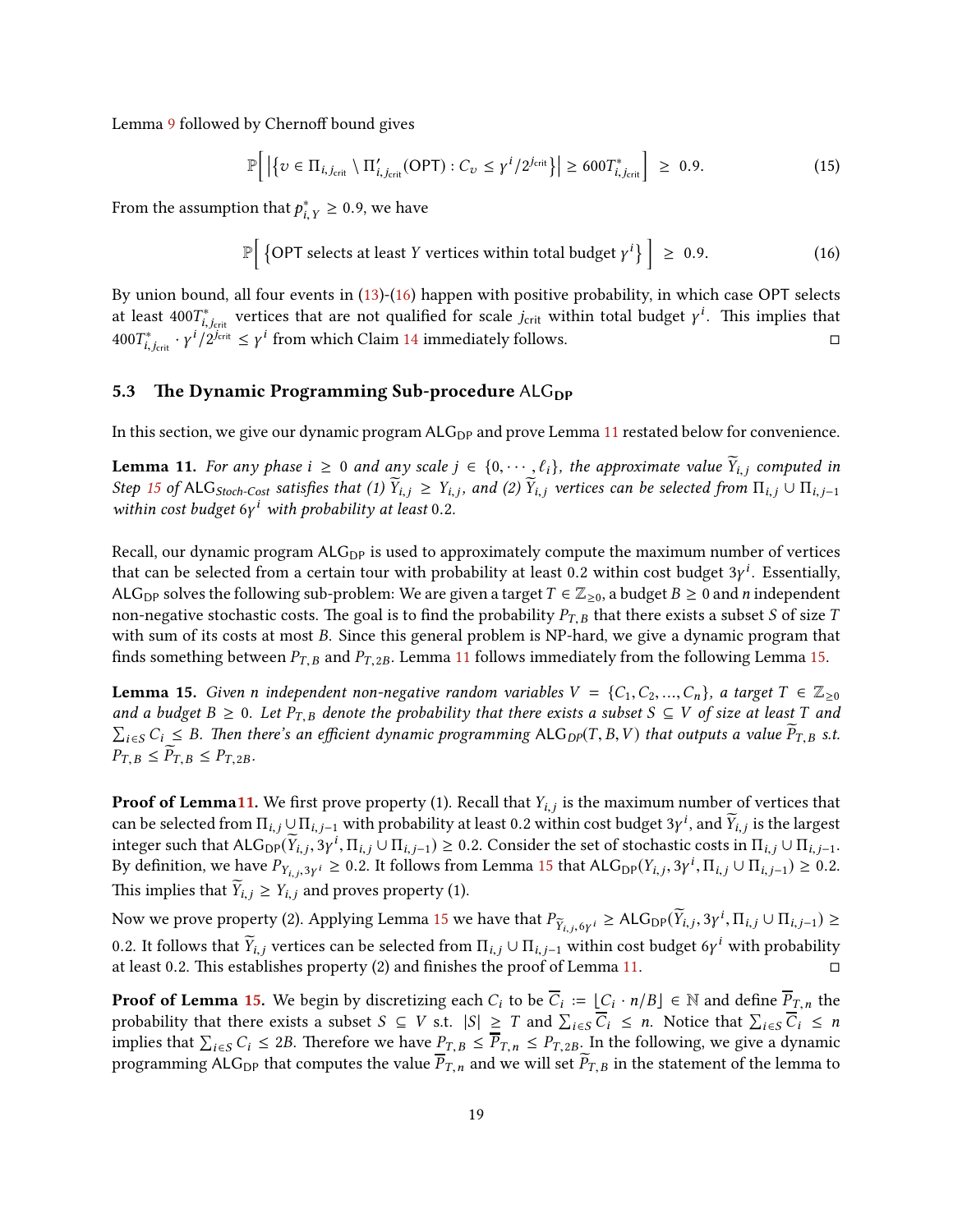be  $\overline{P}_{T,n}$ . Assume without loss of generality that  $\overline{C}_i \leq n+1$  as one can truncate the distribution of  $\overline{C}_i$  at  $(n + 1)$  without changing  $\overline{P}_{T,n}$ .

Denote  $A(i, j)$  the *j*th smallest value among the first i random variables. We build a DP table where each entry  $P[i, j, \ell, m]$  (for  $i \in \{1, \cdots, n\}$ ,  $j \in \{1, \cdots, T\}$ ,  $\ell \in \{0, \cdots, n\}$  and  $m \in \{0, \cdots, n\}$ ) denotes the probability that the smallest j values among the first i random variables sum up to  $\ell$  and the jth smallest value among the first *i* random variables is equal to *m*, i.e.  $\sum_{s=1}^{j} A[i, s] = \ell$  and  $A[i, j] = m$ .

Initial values:  $ALG<sub>DP</sub>$  initializes certain entries of the DP table as follows.

- Case 1 (impossible events): set  $P[i, j, \ell, m]$  to be 0 if  $j > i, m > \ell$  or  $m \cdot j < \ell$ .
- Case 2  $(j = 1)$ : set  $P[i, 1, \ell, m] = \prod_{s \in [i]} \mathbb{P}[\overline{C}_s \ge \ell] \prod_{s \in [i]} \mathbb{P}[\overline{C}_s > \ell]$  if  $\ell = m$ , and 0 otherwise.

Note that all the entries corresponding to  $i = 1$  are already included in the two cases above.

Recursion: ALG<sub>DP</sub> uses the following recursion.

<span id="page-20-0"></span>
$$
P[i, j, \ell, m] = \mathbb{P}[\overline{C_i} > m] \cdot P[i-1, j, \ell, m] + \sum_{u=0}^{m-1} \mathbb{P}[\overline{C_i} = u] \cdot P[i-1, j-1, \ell-u, m]
$$

$$
+ \mathbb{P}[\overline{C_i} = m] \cdot \left( \sum_{u=0}^{m} P[i-1, j-1, \ell-m, m-u] - \sum_{u=1}^{m} P[i-1, j, \ell-u, m-u] \right). \tag{17}
$$

**Output:** after computing all the entries of the DP table, ALG<sub>DP</sub> outputs  $\overline{P}_{T,n} = \sum_{\ell=0}^{n} \sum_{m=0}^{\ell} P[n,T,\ell,m].$ 

Now we prove the correctness of ALG<sub>DP</sub>. Given the definition of  $P[i, j, \ell, m]$ , we can immediately verify that the assignment of initial values and the final output are correct if all the entries of the DP table computed from [\(17\)](#page-20-0) are also correct. To see the correctness of the recursion, we consider the outcome of  $C_i$ . When  $\overline{C}_i > m$ , in order to satisfy  $\sum_{s=1}^{j} A[i, s] = \ell$  and  $A[i, j] = m$ , one must have that  $\overline{C}_i$  is not in the j smallest values among the first *i* random variables. This verifies the first term in [\(17\)](#page-20-0). When  $\overline{C}_i = u < m$ , in order to satisfy  $\sum_{s=1}^{j} A[i, s] = \ell$  and  $A[i, j] = m$ , one must have that  $\overline{C}_i$  is one of the *j*th smallest values among the first *i* random variables. Also notice that in this case, the  $(j - 1)$ th smallest value among the first  $(i - 1)$ random variables is still *m* and that  $\sum_{s=1}^{j-1} A[i-1, s] = \ell - \overline{C}_i$ . This gives the second term in [\(17\)](#page-20-0).

Now we verify the last term in [\(17,](#page-20-0) which corresponds to the case where  $\overline{C}_i = m$ . In this case, we might as well select  $\overline{C}_i$  as one of the j smallest values among the first i random variables. In order to satisfy  $\sum_{s=1}^{j} A[i,s] = \ell$  and  $A[i,j] = m$ , we need the smallest  $(j-1)$  values among the first  $(i-1)$  random variables to sum up to  $\ell-m$  and the  $(j-1)$ th smallest value to be at most m, i.e.  $\sum_{s=1}^{j-1} A[i,s] = \ell-m$  and  $A[i,j-1] \leq m$ . The probability of this event is exactly  $\sum_{u=0}^{m} P[i-1, j-1, \ell-m, m-u]$ . However, in order to ensure that  $A[i, j] = m$ , we also need the jth smallest value among the first  $(i - 1)$  random variables to be at least m (i.e.  $A[i-1,j] \geq m$ ) and the outcomes that don't satisfy this condition needs to be excluded from the previous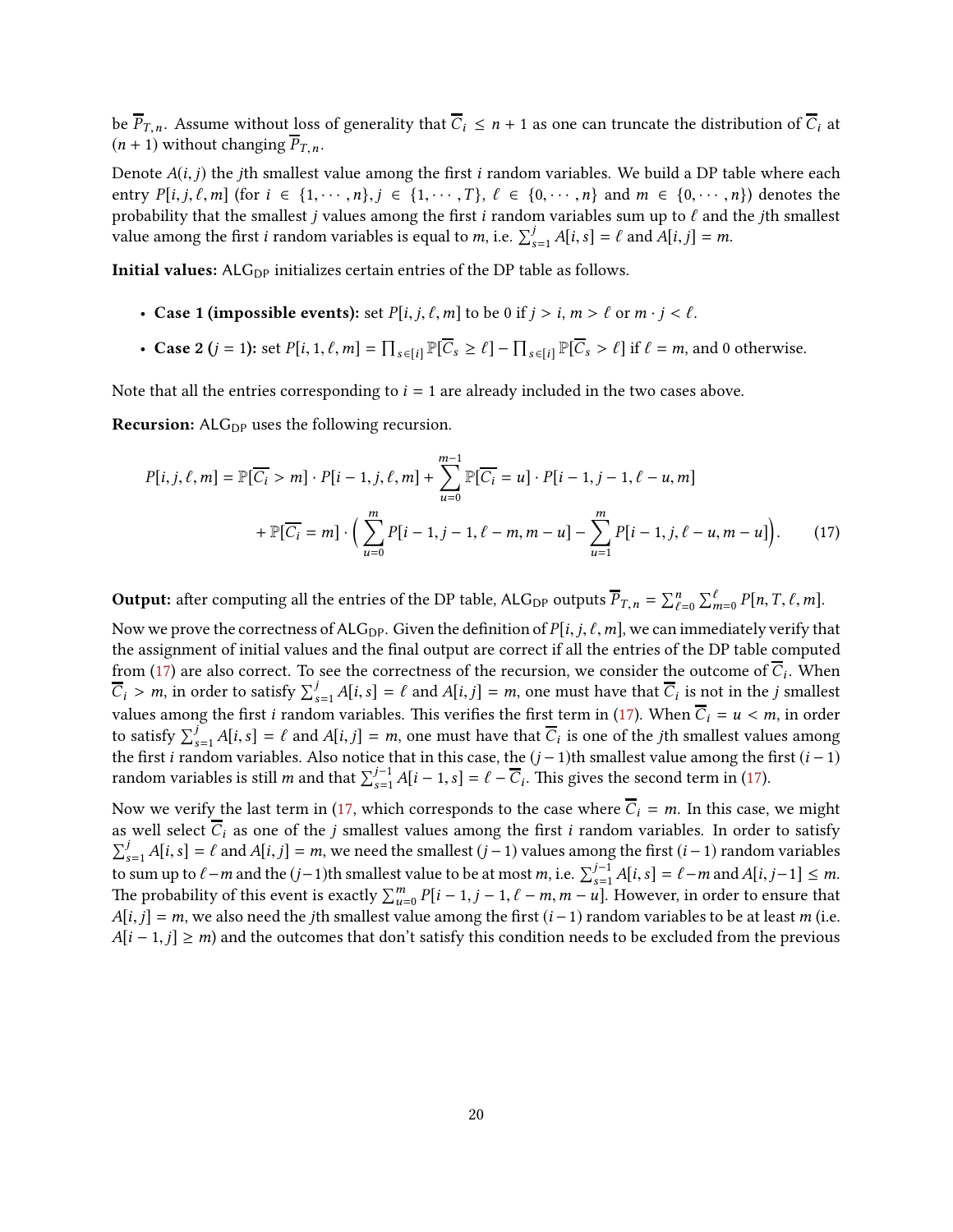event. Putting everything together, we have the following:

$$
\mathbb{P}\Big\{\sum_{s=1}^{j-1} A[i-1, s] = \ell - m, A[i-1, j-1] \le m, A[i-1, j] \ge m\Big\}
$$
  
= 
$$
\mathbb{P}\Big\{\sum_{s=1}^{j-1} A[i-1, s] = \ell - m, A[i-1, j-1] \le m\Big\}
$$
  

$$
- \mathbb{P}\Big\{\sum_{s=1}^{j-1} A[i-1, s] = \ell - m, A[i-1, j-1] \le m, A[i-1, j] < m\Big\}
$$
  
= 
$$
\sum_{u=0}^{m} P[i-1, j-1, \ell - m, m-u] - \sum_{u=1}^{m} P[i-1, j, \ell - u, m-u].
$$

This immediately gives the last term in  $(17)$  and finishes the proof of Lemma [15.](#page-19-2)

Acknowledgments We are thankful to the anonymous reviewers of ITCS 2020 for many helpful comments on the presentation of this paper. Jian Li and Daogao Liu are supported in part by the National Natural Science Foundation of China Grant 61822203, 61772297, 61632016, 61761146003, and the Zhongguancun Haihua Institute for Frontier Information Technology and Turing AI Institute of Nanjing.

## A Missing Proofs in Section [2](#page-5-0)

**Lemma 6.** (Bi-criteria Orienteering) There is an efficient algorithm ALG  $_{Bicrit-Orient}$  that finds a tour of length  $O(1) \cdot B$  while collecting at least (OPT<sub>Orient</sub> –  $\epsilon$ ) profit, where  $\epsilon = 1/\text{poly}(n)$  can be made arbitrarily small.

**Proof of Lemma [6.](#page-6-3)** Assume without loss of generality that  $OPT_{Orient} > 0$ . Denote  $\rho = 3$  the approxima-tion factor of k-TSP algorithm ALG<sub>k-TSP</sub> from [\[BRV96\]](#page-23-2). Denote  $R_{\text{max}} := \max_{v \in V} R_v$  and  $R_{\text{min}} := \min_{v \in V} R_v$ the maximum and minimum profit in the Orienteering instance. Notice, OPT<sub>Orient</sub> ∈ [ $R_{min}$ ,  $n \cdot R_{max}$ ].

ALG<sub>Bicrit-Orient</sub> applies binary search in  $[R_{min}, n \cdot R_{max}]$ , starting with profit target  $(R_{min} + n \cdot R_{max})/2$ . For each profit target  $\lambda$ , ALG<sub>Bicrit-Orient</sub> runs ALG<sub>k-TSP</sub> with target reward  $\lambda$  to obtain a tour  $\Pi_\lambda$  whose length is denoted as  $\ell(\Pi_{\lambda})$ . ALG<sub>Bicrit-Orient</sub> performs binary search over  $\lambda \in [R_{\min}, n \cdot R_{\max}]$  until finding two values  $\lambda_l < \lambda_h \leq \lambda_l + \epsilon$  such that  $\ell(\Pi_{\lambda_l}) \leq \rho B$  and  $\ell(\Pi_{\lambda_h}) > \rho B$ , in which case ALG<sub>Bicrit-Orient</sub> returns the tour  $\Pi_{\lambda_l}$ . Here we assumed without loss of generality that  $\ell(\Pi_{n\cdot R_{\max}}) > \rho B$  as otherwise ALG<sub>Bicrit-Orient</sub> can simply return the tour  $\Pi_{n \cdot R_{\max}}$ . Notice that  $\ell(\Pi_{\lambda_h}) > \rho B$  implies that OPT $_{\text{Orient}} < \lambda_h$  and therefore ALG $_{\text{Bicrit-Orient}}$ finds reward at least  $\lambda_l \ge \lambda_h - \epsilon > \text{OPT}_{\text{Orient}} - \epsilon$ . The length of the tour found by ALG<sub>Bicrit-Orient</sub> is  $\ell(\Pi_{\lambda_l}) \le \rho B = O(1) \cdot B$ . This finishes the proof of Lemma [6.](#page-6-3)

## <span id="page-21-0"></span>B Missing Proofs in Section [3](#page-6-0)

**Lemma 7.** (Key Lemma) If for some universal constants  $C > 0$ ,  $\gamma > 1$ , any phase  $i \ge 1$ , and any possible  $\sigma_{i-1}$ , the algorithm ALG<sub>Meta</sub> satisfies

$$
u_i(\sigma_{i-1}) \leq C \cdot u_i^*(\sigma_{i-1}) + \frac{u_{i-1}(\sigma_{i-1})}{\gamma^2},
$$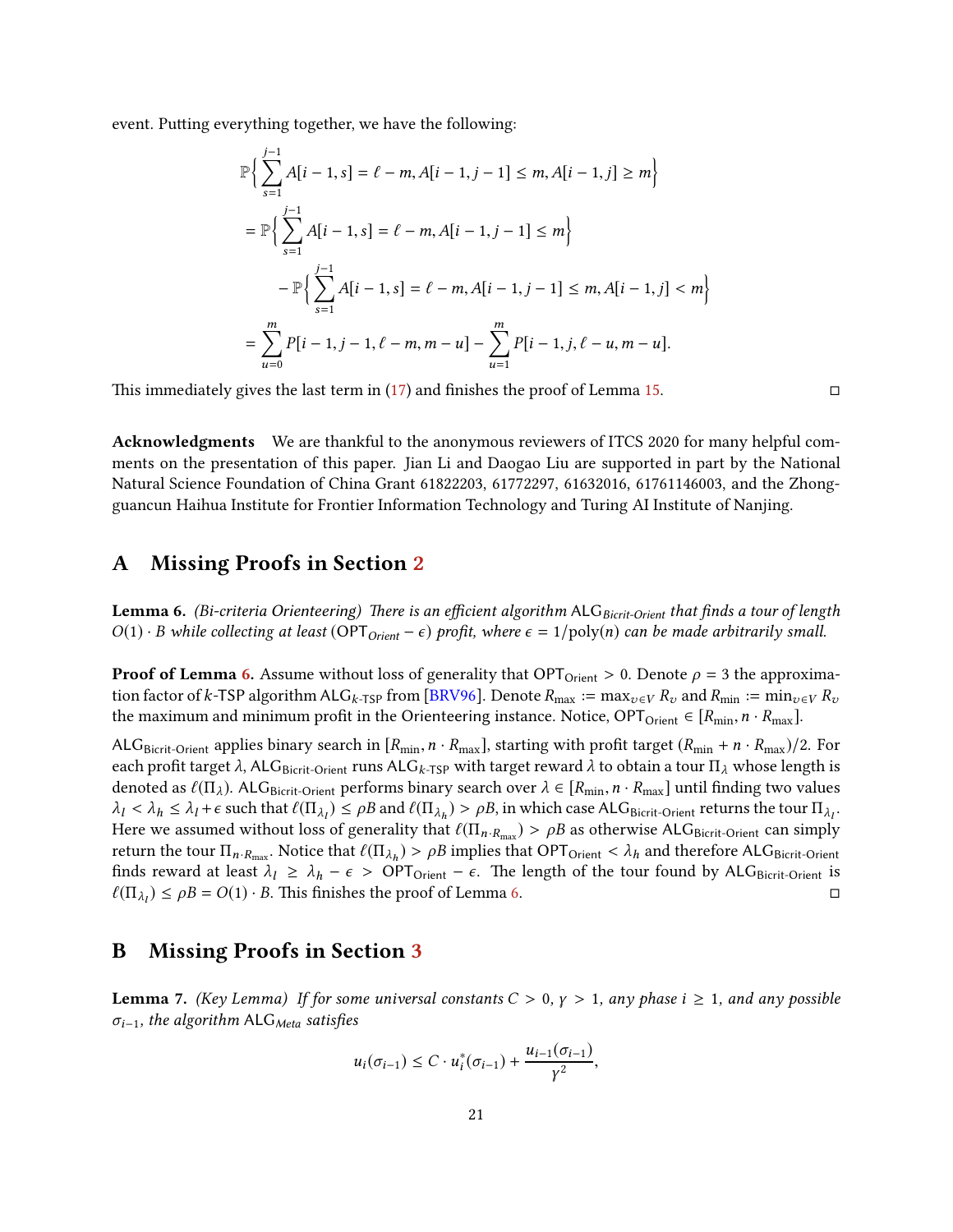#### then ALG<sub>Meta</sub> is a non-adaptive  $O(1)$ -approximation algorithm.

**Proof of Lemma [7.](#page-7-2)** For any phase  $i \ge 0$ , denote  $u_i$  the probability that ALG<sub>Meta</sub> enters phase  $i + 1$  in the probing stage and  $u_i^*$  the probability that OPT has cost more than  $\gamma^i$ . Taking expectation over  $\sigma_{i-1}$  for the pre-condition of Lemma [7,](#page-7-2) we have  $u_i \leq C \cdot u_i^* + u_{i-1}/\gamma^2$ . It follows that

$$
\sum_{i\geq 1} u_i \cdot \gamma^i \leq C \cdot \sum_{i\geq 1} u_i^* \cdot \gamma^i + u_0/\gamma + 1/\gamma \cdot \sum_{i\geq 1} u_i \cdot \gamma^i,
$$

which gives

$$
(1 - 1/\gamma) \cdot \sum_{i \ge 1} u_i \cdot \gamma^i \le O(1) \cdot \sum_{i \ge 1} u_i^* \cdot \gamma^i + 1/\gamma. \tag{18}
$$

We also notice that

$$
\text{OPT} \quad \geq \quad \sum_{i \geq 0} (u_i^* - u_{i+1}^*) \cdot \gamma^i \quad = \quad (1 - 1/\gamma) \cdot \sum_{i \geq 1} u_i^* \cdot \gamma^i + 1,
$$

and that

ALG<sub>Meta</sub> 
$$
\leq O(1) \cdot \sum_{i \geq 0} (u_i - u_{i+1}) \cdot \gamma^{i+1} = O(1) \cdot \sum_{i \geq 0} u_i \cdot \gamma^i
$$
.

<span id="page-22-0"></span>It follows from [\(18\)](#page-22-2) that  $ALG_{Meta} \leq O(1) \cdot OPT$ . This finishes the proof of Lemma [7.](#page-7-2)

## C Missing Proofs in Section [5](#page-13-0)

**Lemma 12.** For  $\gamma = 1.1$ , any phase  $i > 0$  in the probing stage of Stoch-Cost k-TSP satisfies

$$
u_i(\sigma_{i-1}) \le 100u_i^*(\sigma_{i-1}) + \frac{u_{i-1}(\sigma_{i-1})}{\gamma^2}.
$$
\n<sup>(7)</sup>

**Proof of Lemma [12.](#page-14-1)** We fix any outcome  $\sigma_{i-1}$  of vertices visited by ALG<sub>Stoch-Cost</sub> in the first  $i-1$  phases of its probing stage. The lemma trivially holds in the case where  $u_i^*(\sigma_{i-1}) \ge 0.01$  as we have  $100u_i^*(\sigma_{i-1}) \ge 1$ . If  $u_{i-1}(\sigma_{i-1}) = 0$  which means that ALG<sub>Stoch-Cost</sub> already selects k vertices before entering phase i in the probing stage, then  $u_i(\sigma_{i-1}) = 0$  and again the lemma trivially holds. We therefore assume that  $u_i^*(\sigma_{i-1})$  < 0.01 and that  $u_{i-1}(\sigma_{i-1}) = 1$ . Now proving Lemma [12](#page-14-1) is equivalent to proving

$$
u_i(\sigma_{i-1}) \le 100 u_i^*(\sigma_{i-1}) + 1/\gamma^2.
$$
\n(19)

Denote  $k(\sigma_{i-1})$  the remaining target at the beginning of phase *i* in the probing stage of ALG<sub>Stoch-Cost</sub>. We first consider Selection-Process 1 and denote  $N_{old}(\sigma_{i-1})$  the number of vertices selected from  $\sigma_{i-1}$  in this process. We assume without loss of generality that  $N_{old}(\sigma_{i-1}) < k(\sigma_{i-1})$ , as otherwise our algorithm has already selected  $k$  vertices after Selection-Process 1 and [\(19\)](#page-22-1) immediately follows. Since Selection-Process 1 uses cost budget  $\gamma^i$  to select as many unselected vertices from  $\sigma_{i-1}$  as possible, OPT can select at most  $N_{\text{old}}(\sigma_{i-1}) + k - k(\sigma_{i-1})$  vertices from  $\sigma_{i-1}$  within total budget  $\gamma^i$ . Denote  $N_{\text{new}}(\sigma_{i-1}) = k(\sigma_{i-1}) - N_{\text{old}}(\sigma_{i-1})$ the remaining target for  $ALG_{Stoch-Cost}$  after Selection-Process 1. It follows that in order to select  $k$  vertices within total budget  $\gamma^i$ , OPT needs to select at least  $N_{\text{new}}(\sigma_{i-1})$  vertices from  $V_i$  within total budget  $\gamma^i$ . Therefore,  $u_i^*(\sigma_{i-1}) < 0.01$  implies that OPT selects at least  $N_{\text{new}}(\sigma_{i-1})$  vertices from  $V_i$  within total budget  $\gamma^i$  with probability at least 0.99. Applying Lemma [13](#page-16-0) with  $Y = N_{\text{new}}(\sigma_{i-1})$ , it follows that our algorithm finds at least  $N_{\text{new}}(\sigma_{i-1})$  vertices from  $V_i$  which can be selected within cost budget 6 $\gamma^i$  with probability at least 0.2. This implies that  $u_i(\sigma_{i-1}) \le 0.8 \le 1/\gamma^2$  and [\(19\)](#page-22-1) is established.  $□$ 

<span id="page-22-2"></span><span id="page-22-1"></span>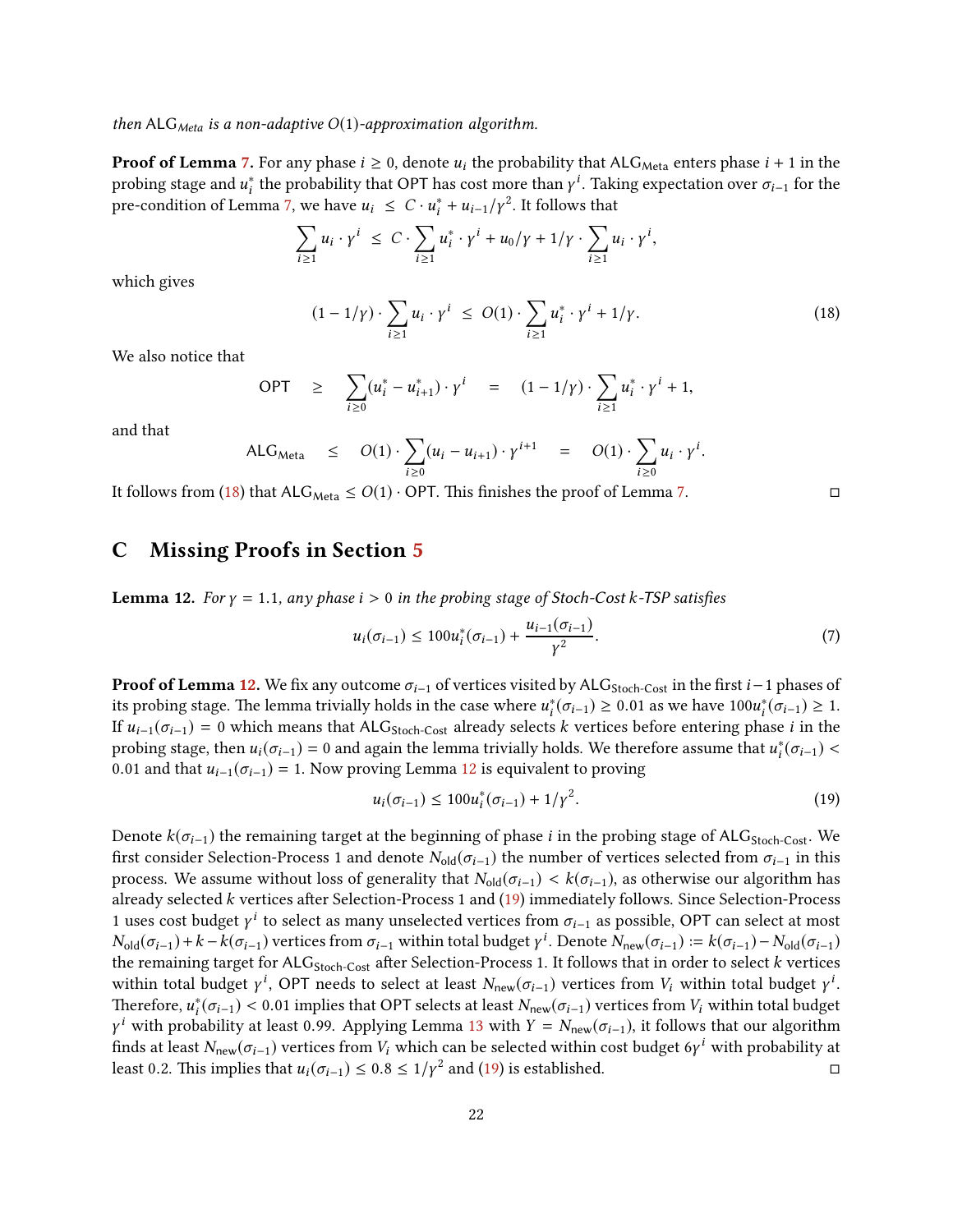## References

- <span id="page-23-1"></span>[AABV98] Baruch Awerbuch, Yossi Azar, Avrim Blum, and Santosh Vempala. New Approximation Guarantees for Minimum-Weight k-Trees and Prize-Collecting Salesmen. SIAM J. Comput., 28(1):254–262, 1998.
- <span id="page-23-5"></span>[AK00] Sanjeev Arora and George Karakostas. 2+ ε approximation algorithm for the k-MST problem. In 11th Annual ACM-SIAM Symposium on Discrete Algorithms, pages 754–759. SIAM, 2000.
- <span id="page-23-10"></span>[AN16] Arash Asadpour and Hamid Nazerzadeh. Maximizing stochastic monotone submodular functions. Management Science, 62(8):2374–2391, 2016.
- <span id="page-23-4"></span>[AR98] Sunil Arya and Hariharan Ramesh. A 2.5-factor approximation algorithm for the k-MST problem. Information Processing Letters, 65(3):117-118, 1998.
- <span id="page-23-16"></span>[BGK11] Anand Bhalgat, Ashish Goel, and Sanjeev Khanna. Improved approximation results for stochastic knapsack problems. In SODA, pages 1647–1665, 2011.
- <span id="page-23-8"></span> $[BGL^+12]$ 12] Nikhil Bansal, Anupam Gupta, Jian Li, Julian Mestre, Viswanath Nagarajan, and Atri Rudra. When LP Is ´ the Cure for Your Matching Woes: Improved Bounds for Stochastic Matchings. Algorithmica, 63(4):733– 762, 2012.
- <span id="page-23-9"></span>[BN14] Nikhil Bansal and Viswanath Nagarajan. On the adaptivity gap of stochastic orienteering. In IPCO, pages 114–125, 2014.
- <span id="page-23-2"></span>[BRV96] Avrim Blum, R. Ravi, and Santosh Vempala. A Constant-factor Approximation Algorithm for the k MST Problem (Extended Abstract). In Proceedings of the Twenty-Eighth Annual ACM Symposium on the Theory of Computing, Philadelphia, Pennsylvania, USA, May 22-24, 1996, pages 442–448, 1996.
- <span id="page-23-12"></span>[BSZ19] Domagoj Bradac, Sahil Singla, and Goran Zuzic. (Near) Optimal Adaptivity Gaps for Stochastic Multi-Value Probing. In Approximation, Randomization, and Combinatorial Optimization. Algorithms and Techniques, APPROX/RANDOM, pages 49:1–49:21, 2019.
- <span id="page-23-17"></span>[CKP12] Chandra Chekuri, Nitish Korula, and Martin Pál. Improved algorithms for orienteering and related problems. ACM Transactions on Algorithms (TALG), 8(3):23, 2012.
- <span id="page-23-7"></span>[DGV04] Brian C. Dean, Michel X. Goemans, and Jan Vondrák. Approximating the stochastic knapsack problem: The benefit of adaptivity. In Foundations of Computer Science, 2004. Proceedings. 45th Annual IEEE Symposium on, pages 208–217. IEEE, 2004.
- <span id="page-23-14"></span>[DHK16] Amol Deshpande, Lisa Hellerstein, and Devorah Kletenik. Approximation algorithms for stochastic submodular set cover with applications to boolean function evaluation and min-knapsack. ACM Trans. Algorithms, 12(3):42:1–42:28, 2016.
- <span id="page-23-0"></span>[ENS18] Alina Ene, Viswanath Nagarajan, and Rishi Saket. Approximation Algorithms for Stochastic k-TSP. In 37th IARCS Annual Conference on Foundations of Software Technology and Theoretical Computer Science (FSTTCS 2017). Schloss Dagstuhl-Leibniz-Zentrum fuer Informatik, 2018.
- <span id="page-23-11"></span>[FLX18] Hao Fu, Jian Li, and Pan Xu. A ptas for a class of stochastic dynamic programs. In 45th International Colloquium on Automata, Languages, and Programming (ICALP 2018). Schloss Dagstuhl-Leibniz-Zentrum fuer Informatik, 2018.
- <span id="page-23-15"></span>[Fre75] David A Freedman. On tail probabilities for martingales. the Annals of Probability, 3(1):100–118, 1975.
- <span id="page-23-3"></span>[Gar96] N. Garg. A 3-approximation for the Minimum Tree Spanning K Vertices. In Proceedings of the 37th Annual Symposium on Foundations of Computer Science, FOCS '96, pages 302–, 1996.
- <span id="page-23-6"></span>[Gar05] Naveen Garg. Saving an epsilon: a 2-approximation for the k-MST problem in graphs. In Proceedings of the thirty-seventh annual ACM symposium on Theory of computing, pages 396-402. ACM, 2005.
- <span id="page-23-13"></span>[GJSS19] Anupam Gupta, Haotian Jiang, Ziv Scully, and Sahil Singla. The Markovian Price of Information. In Integer Programming and Combinatorial Optimization, IPCO, pages 233–246, 2019.